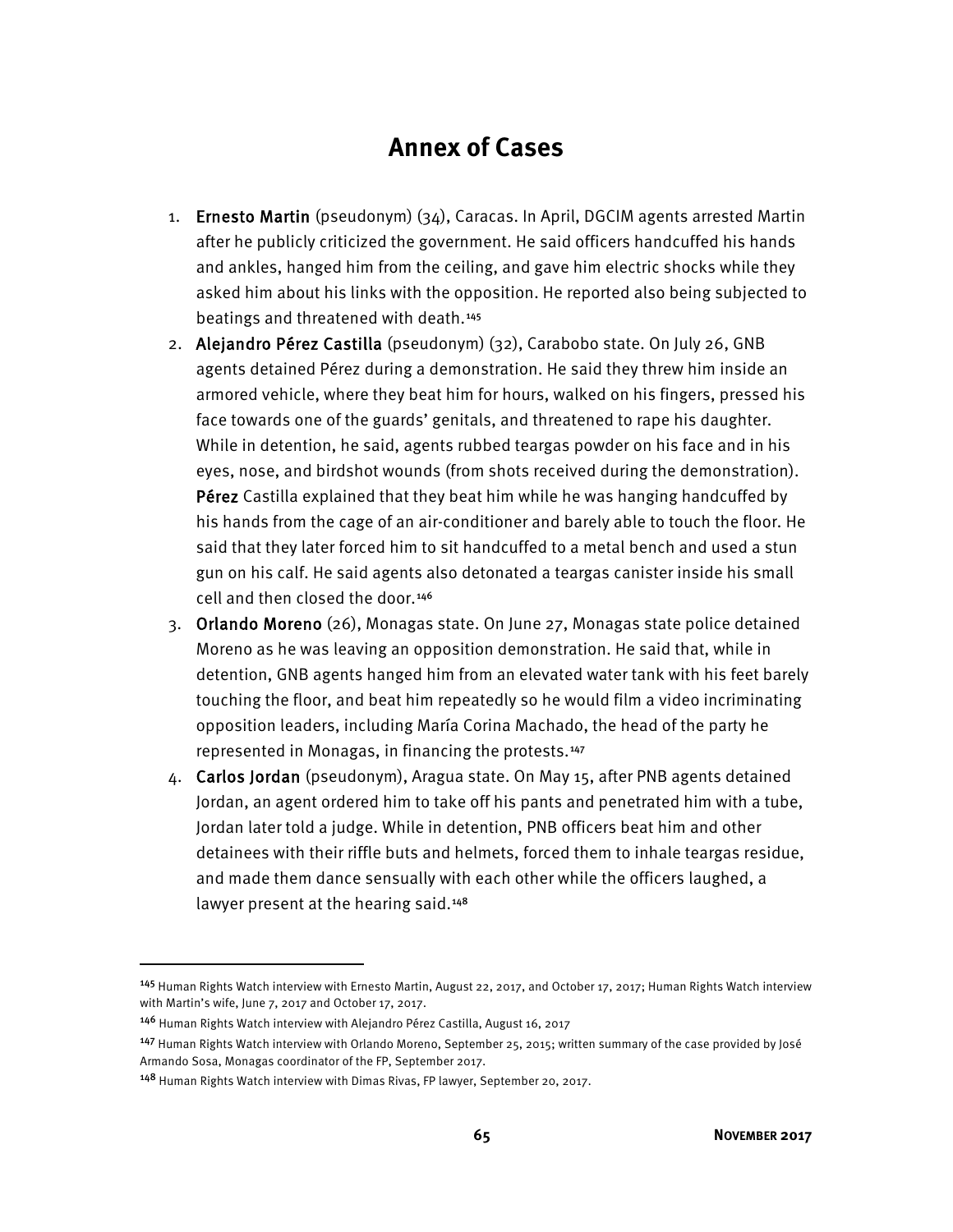- 5. Reny Elías (35), Zulia state. On July 20, PNB agents arrested Elías at home without a warrant and beat him with shields and helmets while they dragged him out by pulling his hair, according to Elías. While in detention, he said, agents beat him with rifle butts and helmets, forced him to lie down on the floor while they walked on his back, and poured water and teargas powder on his face. He also said he witnessed another male detainee getting raped with a broomstick, and female detainees being sexually harassed.[149](#page-1-0)
- 6. Diego Martínez (pseudonym) (14), Mérida state. Martínez said that on June 13, a GNB motorcycle ran him over while he was running away from a protest in which he was participating, breaking his leg. Martínez told a local human rights organization that officers dragged him violently towards an armored vehicle, where he was beaten, kicked, hit with guns and a helmet, spat on, and threatened with death and with a birdshot shot to his face or a gas canister detonation over his head. He also claimed that an officer stood on his broken leg while they were inside the vehicle.[150](#page-1-1)
- 7. Forty detentions near looted food company, Carabobo state. On May 5, GNB personnel detained 40 people in separate incidents near a food company that had been looted a day earlier. Detainees were beaten, forced to eat raw pasta with excrement, and had teargas powder rubbed in their noses to force them to open their mouths to eat, according to testimony they provided in a judicial hearing, a lawyer present at the hearing said.<sup>[151](#page-1-2)</sup>
- 8. Jorge Jiménez (pseudonym) (17), Mérida state. On June 20, Mérida state police agents detained Jiménez after he was caught in a confrontation when he was passing by a demonstration, according to a lawyer who provided legal defense in the case. The lawyer said that at CICPC headquarters, a police officer beat Jiménez in his stomach and on the head and shoulder, slapped him on the face, and beat his legs with a stick. An agent allegedly put a plastic bag over his head to coerce him into giving them names and addresses of other people who participated in demonstrations. The interrogation lasted more than 6 hours, the lawyer said.<sup>[152](#page-1-3)</sup>
- 9. Wuilly Arteaga (23), Caracas. Arteaga said that on July 27, GNB agents detained him when he was peacefully participating in a protest. Arteaga said that during his detention, officers beat him with a metal tube, set his hair on fire and then put it out by beating him with their helmets, and interrogated him apparently so he

<span id="page-1-1"></span><span id="page-1-0"></span><sup>149</sup> Human Rights Watch interview with Reny Elías, September 22, 2017.

<sup>&</sup>lt;sup>150</sup> Testimony gathered by the Human Rights Clinic of the Universidad de Los Andes (DDHHULA); photos of wounds and radiography on file at Human Rights Watch.

<span id="page-1-2"></span><sup>151</sup> Human Rights Watch interview with Luis Betancourt, FP lawyer, May 14, 2017.

<span id="page-1-3"></span><sup>&</sup>lt;sup>152</sup> Human Rights Watch interview with Fernando Cermeño, FP lawyer, September 22, 2017.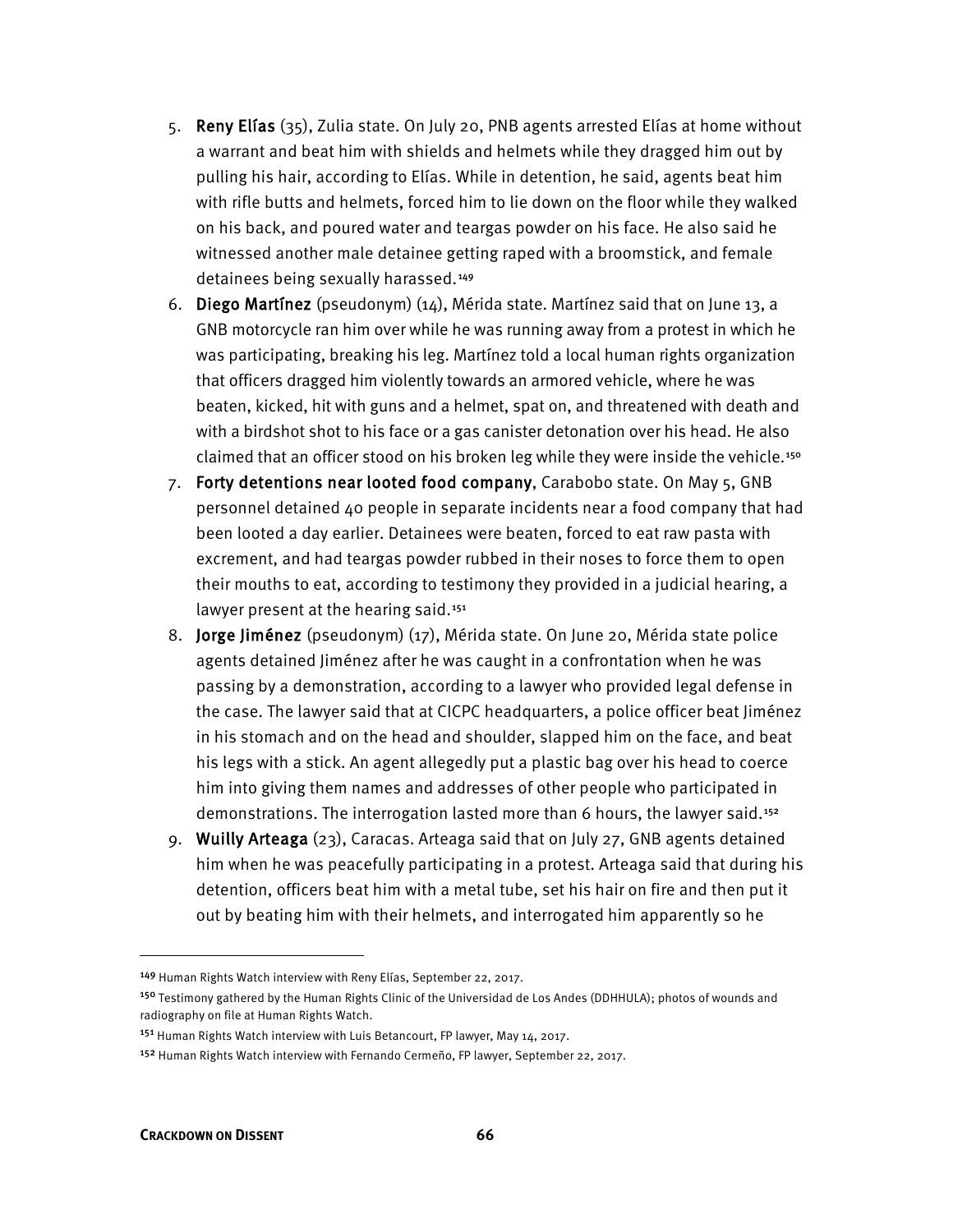would incriminate opposition leaders. Arteaga said that he also witnessed a female detainee being sexually abused.[153](#page-2-0)

- 10. Armando López Carrera (pseudonym) (17), Carabobo state. López said that on July 20 GNB personnel arrested him and Rivera (below) during a confrontation between protestors and security forces. He said that during his detention, agents forced him to squat and walk while crouched. In addition, he said, they hit him with sticks, cut his hair, beat him, and forced him to do military training exercises and to bend over so he would have to stand on his feet and head without using his hands for about five minutes as a form of punishment. He said he was held in an overcrowded punishment cell for several days.[154](#page-2-1)
- 11. Antonio Alonzo Rivera (pseudonym) (16), Carabobo state. Rivera said that on July 20, GNB agents beat and arrested him and Carrera (above) during a demonstration. While detained, agents forced him to squat and walk in a crouched position, he said. Rivera also said that they hit him with sticks, cut his hair, beat him, forced him to do military training, and forced him to bend over so he would have to stand on his feet and head without using his hands for about five minutes as a form of punishment. He said they held him in an overcrowded punishment cell for several days.<sup>[155](#page-2-2)</sup>
- 12. Andrés Salamanca (pseudonym) (17), Carabobo state. Salamanca said that on July 20, GNB personnel detained him when he was on his way to play basketball. Agents shot buckshot at him while he was on the ground, beat him, and threatened to kill him, he said, and forced him to squat and walk while crouched. Salamanca also said that they hit him with sticks, cut his hair, beat him, forced him to do military training, forced him to bend over so he would have to stand on his feet and head without using his hands for about five minutes as a form of punishment. He said he was held in an overcrowded punishment cell alongside Carrera and Rivera (above) for several days. [156](#page-2-3)
- 13. Lawrence Espósito (pseudonym) (17) Carabobo state. On June 5, Espósito said, GNB officers detained him while he was filming a demonstration with his phone. They took him to an armored vehicle with other detainees, where agents beat them, threatened to rape them, sprayed pepper in their faces, shut the doors, and threw teargas inside, he said. Espósito also described how agents took them to a base and left them in an outdoor area, where they then let two Pitbull dogs and two

<span id="page-2-0"></span><sup>153</sup> Human Rights Watch interview with Wuilly Arteaga, September 16, 2017.

<span id="page-2-1"></span><sup>154</sup> Human Rights Watch interview with Armando López Carrera, August 16, 2017; court records on file at Human Rights Watch.

<span id="page-2-3"></span><span id="page-2-2"></span><sup>155</sup> Human Rights Watch interview with Antonio Alonzo Rivera, August 16, 2017; court records on file at Human Rights Watch. <sup>156</sup> Human Rights Watch interview with Andrés Salamanca, August 16, 2017.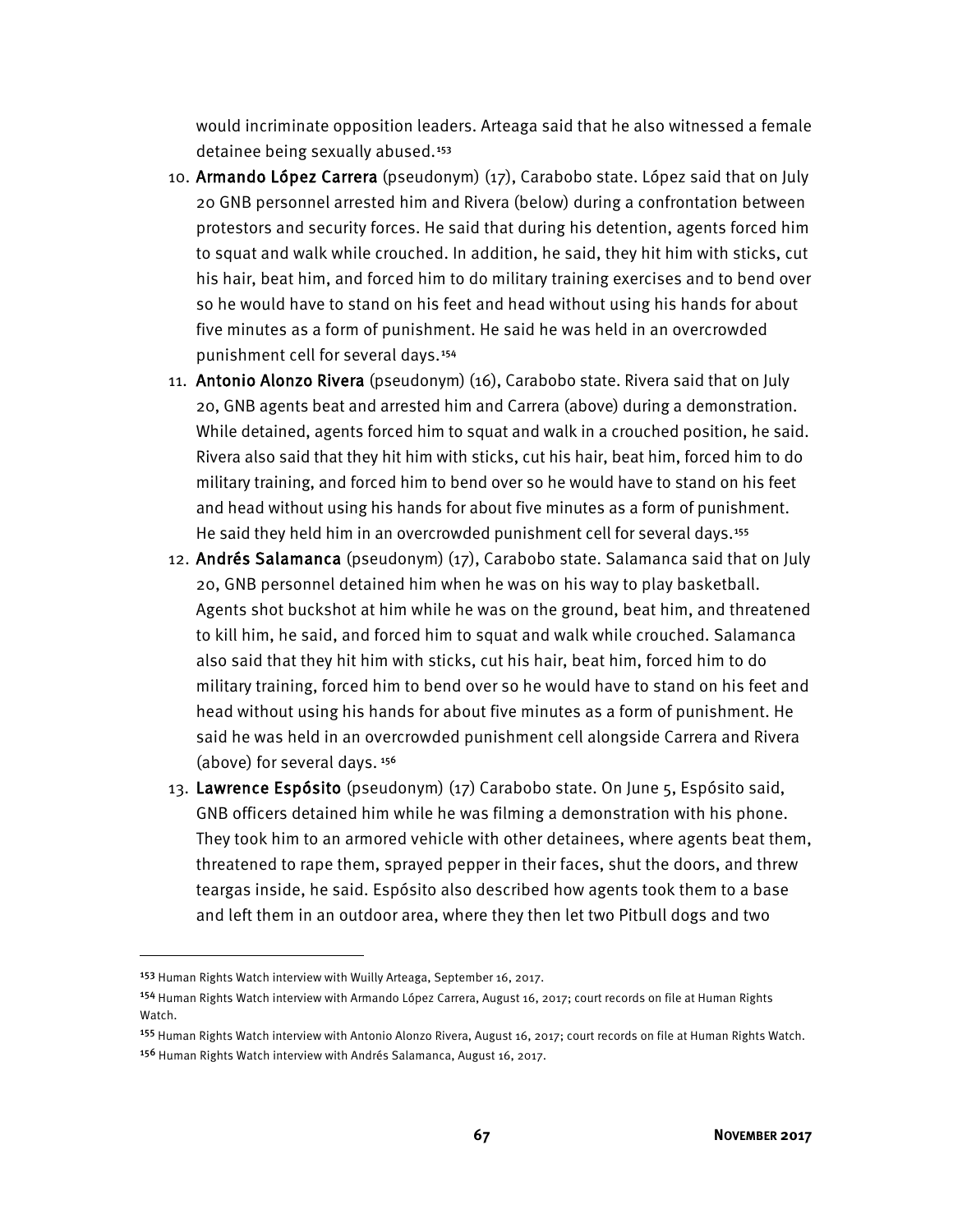German shepherds out to attack them. He said he witnessed a GNB officer force one detainee to shoot another with birdshot and, when he refused, saw the agent shoot the detainee who had refused and put salt in the wounds.<sup>[157](#page-3-0)</sup>

- 14. Manuel Rojas Villas (pseudonym) (21), Táchira state. On July 30, Rojas said, five unidentified men kidnapped him after calling him a demonstrator, and punched him. The men drove Rojas to a polling station, he said, where a GNB commander ordered them to interrogate him. They did so, Rojas recalled, beating him to force him to record incriminating videos. Rojas explained he was left in a stress position, with his hands tied to his ankles behind him. Agents beat him while he was handcuffed to a chair. Throughout his four-day detention, authorities did not provide any information about Rojas' whereabouts to his relatives.[158](#page-3-1)
- 15. David Romero (pseudonym) (19), Lara state. Romero said GNB agents detained him on April 26 during confrontations between demonstrators and security forces. They captured and beat him with their riffle butts, he said. While in detention, he said, agents beat him repeatedly, including once on the head with a stone, and they detonated a teargas canister inside his cell every day.[159](#page-3-2)
- 16. **Emerson Ibarra**  $(24)$ , Mérida state. While protesting on May 1, Ibarra said a PNB officer gave him a blow with his rifle to the face and detained him. While in detention, he said, agents repeatedly beat him. He said agents also detonated a teargas canister inside his cell with him and other detainees inside.<sup>[160](#page-3-3)</sup>
- 17. Alberto Caramés (pseudonym) (37), Mérida state. On July 26, PNB and GNB agents beat Caramés and broke his jaw when hitting him in the face with the butt of a gun while he was demonstrating, Caramés said. He explained that agents then took his shoes off, tied his hands with his sweater to an official motorcycle, and dragged him barefoot, burning his soles, for several meters. He said that he fainted from the pain and woke up in a clinic.<sup>[161](#page-3-4)</sup>
- 18. Gianni Scovani (33), Anzoátegui state. On July 30, PNB and GNB officers brutally beat Scovani in a parking lot near an ongoing demonstration. The beating was caught on tape. GNB officers initially took him to a GNB base, where he was denied

<span id="page-3-1"></span><span id="page-3-0"></span><sup>&</sup>lt;sup>157</sup> Human Rights Watch interview with Lawrence Esposito (pseudonym), August 16, 2017; Human Rights Watch interview with FP lawyer, August 16, 2017; Human Rights Watch interview with Maria Canteras (pseudonym), mother, August 16, 2017. <sup>158</sup> Human Rights Watch interview with Manuel Rojas Villas, August 8, 2017; Human Rights Watch interview with FVP lawyer, August 8, 2017.

<span id="page-3-2"></span><sup>159</sup> Human Rights Watch interview with David Romero, August 14, 2017.

<span id="page-3-3"></span><sup>160</sup> Human Rights Watch interview with Emerson Ibarra, August 10, 2017.

<span id="page-3-4"></span><sup>161</sup>Human Rights Watch interview with Alberto Caramés, August 12, 2017; images of wounds and radiographies on file at Human Rights Watch.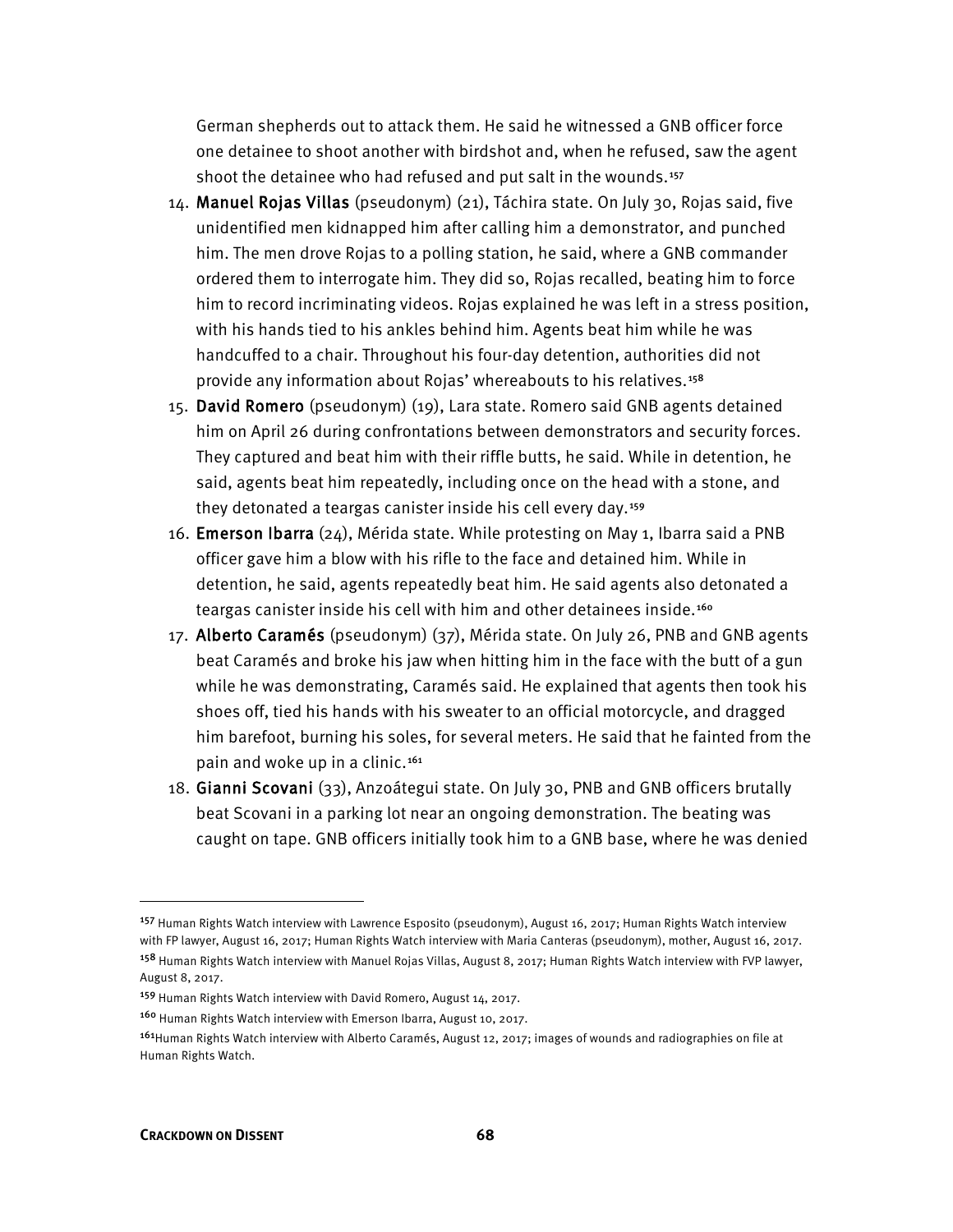access to his family, lawyers, and medical treatment, despite the injuries from the beatings and his Asperger condition, a lawyer involved in the case said.<sup>[162](#page-4-0)</sup>

- 19. Luis Guillermo Espinoza (16), Carabobo state. A witness reported that, on June 5, GNB members shot Espinoza in the head at close range after they arrested him during a demonstration. Espinoza died after several weeks in a coma, on August 13.<sup>[163](#page-4-1)</sup>
- 20. Hernán Sánchez (pseudonym) (16), Mérida state. On July 5, the Mérida state police shot Sánchez at close range as he was walking down the street close to a demonstration, Sánchez said. Though he was visibly injured, agents then took him by motorcycle to a police station and beat him before letting him go. He said the pellets perforated his abdomen and ruptured his colon and that he spent a month in the hospital and had three surgeries, including a colostomy.[164](#page-4-2)
- 21. Armando Andrés Gonzalez (24), Caracas. On June 5, a GNB officer hit González on the back of his neck, González said. González was working as a green cross volunteer providing transportation to injured protesters during a demonstration. González explained that he fell to the ground and that around 15 officers surrounded him, beating and kicking him repeatedly. As he was leaving, one of guards fired riot-control munitions directly at his leg at close range, he said.[165](#page-4-3)
- 22. Oscar Serrada (22), Caracas. Serrada said that on May 18 a GNB officer shot him in the leg with modified ammunition containing glass marbles from less than 10 meters away, as he was running away.[166](#page-4-4)
- 23. Gonzalo Nuñez (pseudonym) (15), Miranda state. On May 14, he was walking home from work and passed through a road where a demonstration was taking place when a GNB officer shot **Nuñez** in the foot while he was running away from the mayhem, a lawyer who provided legal defense in the case said. He added that while **Nuñez** was on the ground, a GNB officer shot him in the thigh; another agent shot again aiming at his face but he covered himself and was shot in the arm.<sup>[167](#page-4-5)</sup>

<span id="page-4-0"></span><sup>&</sup>lt;sup>162</sup> Human Rights Watch interview with Alfredo Romero, July 15, 2017; copy of the video of the beating on file at Human Rights Watch.

<span id="page-4-1"></span><sup>163</sup> Human Rights Watch interview with confidential witness, August 2017; and « Death of Luis Guillermo Espinoza, the teenager wounded in the head by the National Guard on June 5 in Carabobo », (Murió Luis Guillermo Espinoza, adolescente herido en la cabeza por la GNB el 5 de junio en Carabobo), RunRun.Es August 13, 2017, http://runrun.es/nacional/321504/ murio-luis-guillermo-espinoza-adolescente-herido-en-la-cabeza-por-la-gnb-el-5-de-junio-en-carabobo.html (accessed October 26, 2017).

<span id="page-4-2"></span><sup>164</sup> Human Rights Watch interview with Hernán Sánchez (pseudonym), August 11, 2017; Human Rights Watch interview with Rosa Sánchez (pseudonym), mother of Hernán Sánchez (pseudonym), August 11, 2017.

<span id="page-4-3"></span><sup>165</sup> Human Rights Watch interview with Armando Andrés Gonzalez, August 18, 2017; video with images of the attack on file at Human Rights Watch.

<span id="page-4-4"></span><sup>166</sup> Human Rights Watch interview with Oscar Serrada, August 22, 2017; images of medical records on file at Human Rights **Watch** 

<span id="page-4-5"></span><sup>&</sup>lt;sup>167</sup> Human Rights Watch interview with Alberto Iturbe, FP lawyer, September 20, 2017.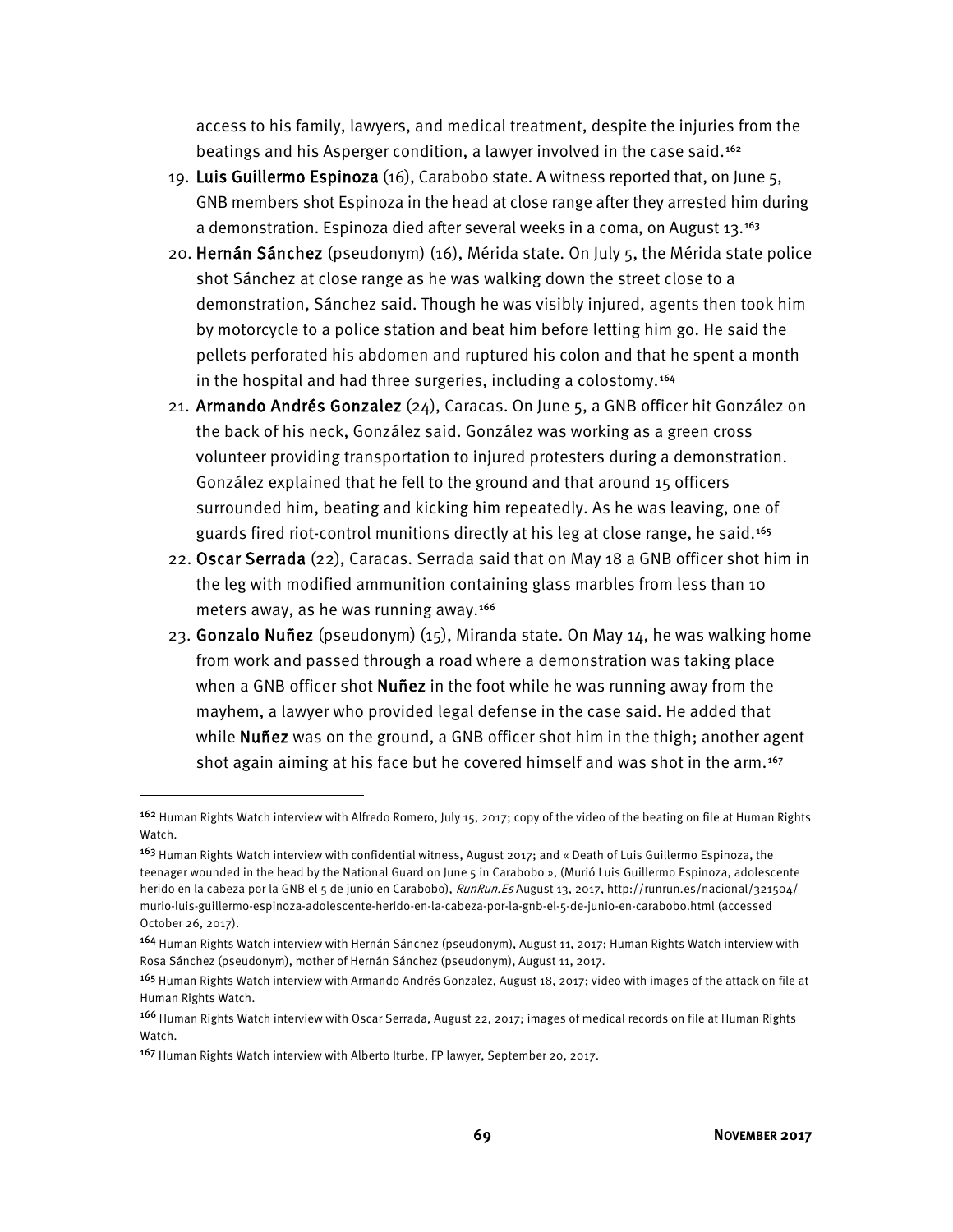- 24. Carlo Cutarelli, Lara state. Cutarelli said that on April 6, GNB agents on motorcycles shot rubber bullets at him from close range as he was training for a marathon, close to a demonstration. He claims they brutally beat him and denied him medical attention and access to family and food during his detention.<sup>[168](#page-5-0)</sup>
- 25. Gaetano Costa Ribas (42), Lara state. Costa said that in June, GNB personnel stopped him at a checkpoint and beat him harshly after accusing him of being a leader of the "Resistance." In another incident on July 20, Costa said that he was captured when trying to run away from PNB officers who had started to disperse a demonstration. He said that they beat him and shot buckshot at him at close range.[169](#page-5-1)
- 26. Donner Rivas, Bolivar state. Rivas said that on April 19, a GNB officer fired buckshot at him from close range while he was covering a demonstration as a journalist, and stole his camera. Rivas was detained days later by GNB personnel who recognized him on the street as the person who had filed a complaint accusing a GNB officer of stealing his camera, a lawyer present at his judicial hearing said.<sup>[170](#page-5-2)</sup>
- 27. Francisco José Sánchez Ramírez (22) and Francisco Alejandro Sánchez Ramírez (22), Caracas. On April 13, agents arrested the two brothers and accused them of participating in an attack on a building that belongs to the judiciary during an anti-government protest. At the offices of SEBIN, the agents beat them and threatened them with death so they would confess and incriminate themselves on camera, and the resulting video was later broadcast by the government, according to their father. $171$
- 28. Carlos Sardi, Carabobo state. Agents detained Sardi on May 6 while he was protesting. They beat him and forced him to wear a black hood, while individuals asked him about people who had allegedly been involved in the protests, according to a lawyer present at his initial hearing.<sup>[172](#page-5-4)</sup>
- 29. Abraham Cantillo, Lara state. Cantilo said that on July 20, members of colectivos mugged, threatened, and kidnapped him at gun point. He claimed that they later interrogated him, beat him, threatened to kill him and to rape his daughters, and hung him by the wrists. They repeatedly asked him about the whereabouts of Pedro

<span id="page-5-0"></span><sup>168</sup> Human Rights Watch interview with Carlo Cutarelli, August 15, 2017.

<span id="page-5-1"></span><sup>169</sup> Human Rights Watch interview with Gaetano Costa Ribas, August 14, 2017.

<span id="page-5-2"></span><sup>170</sup> Human Rights Watch interview with Ezequiel Monsalve, FP lawyer, September 20, 2017.

<span id="page-5-3"></span><sup>&</sup>lt;sup>171</sup> Testimony provided by José Sánchez, father, to the National Assembly, https://www.youtube.com/watch?v=a52P\_N\_1-4U (accessed October 16, 2017).

<span id="page-5-4"></span><sup>172</sup> Human Rights Watch interview with Luis Betancourt, FP lawyer, May 14, 2017.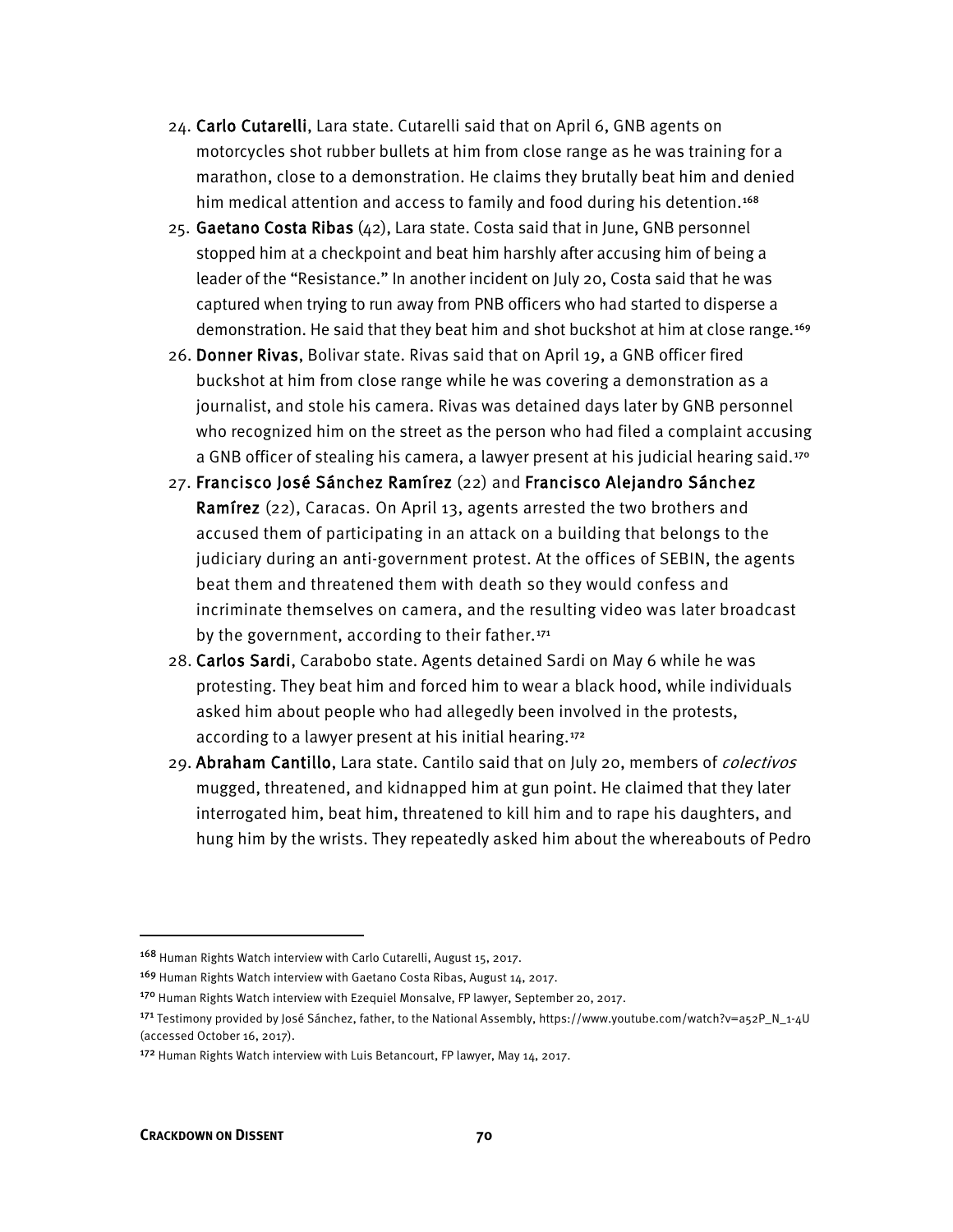Troconis, a Penal Forum lawyer in Lara state who was appointed to the Supreme Court by the opposition-led National Assembly, he said.[173](#page-6-0)

- 30. Orlando Bermudez (pseudonym), Caracas. On April 21, six armed men on motorcycles intercepted Bermudez while he was walking on the street, he said. Bermudez said that the men, whom he believed were members of *colectivos*, blindfolded him, took him to an unknown location, interrogated him, and forced him to record a video saying he had been paid by an opposition legislator to organize barricades.[174](#page-6-1)
- 31. Yoel Bellorin, Monagas state. On April 19, GNB officers beat, threatened, and applied electric shocks to Bellorin so he would incriminate political leaders from the opposition, according to a lawyer who defended him.[175](#page-6-2)
- 32. UPEL students, Aragua state. On July 2, PNB personnel entered the university, beat students, and took them away, according to lawyers who later defended the detainees. The lawyers say that according to the students, while inside an armored vehicle, an agent placed a female student's head close to his genitals, touched her breasts, and told her, "This is what you like." While in detention agents allegedly denied them food, beat them on the head, and insulted them. Four of the students reportedly got sick with malaria in prison, and did not receive adequate treatment. $176$
- 33. María González (pseudonym), Miranda state. On May 17, GNB officers detained González while she was protesting, her lawyer said. GNB agents beat and threatened her, urinated on her, and blew some powder on her face which made her dizzy and pass out, a lawyer who has provided legal representation for her said. She claims having woken up with vaginal pain, and believes she was raped.[177](#page-6-4)
- 34. Nicolás Pérez Prieto (26), Caracas. On May 29, Pérez was hit by a teargas canister that ricocheted off the ground while he was covering a demonstration as a photojournalist. He said a PNB officer grabbed him by the neck and pushed him. While on the ground, he said, agents repeatedly stepped on him until he passed out.[178](#page-6-5)
- 35. Carlos Julio Velasco (18), Caracas. On June 12, GNB agents detained Velasco, a student and first aid volunteer, as he was walking in an area close to where a building that belongs to the judiciary had been set on fire by unknown individuals,

<span id="page-6-0"></span><sup>173</sup> Human Rights Watch interview with Abraham Cantillo, August 15, 2017 and October 18, 2017.

<span id="page-6-1"></span><sup>174</sup> Human Rights Watch interview with Orlando Bermudez, April 24, 2017.

<span id="page-6-2"></span><sup>&</sup>lt;sup>175</sup> Written summary of the case provided by José Armando Sosa, Monagas coordinator of the FP, September 2017.

<span id="page-6-3"></span><sup>176</sup> Human Rights Watch interview with Dimas Rivas and Daniel Merchan, FP lawyers, September 20, 2017.

<span id="page-6-4"></span><sup>177</sup> Human Rights Watch interview with Alberto Iturbe, FP lawyer, September 20, 2017.

<span id="page-6-5"></span><sup>178</sup> Human Rights Watch interview with Nicolás Pérez Prieto, August 18, 2017.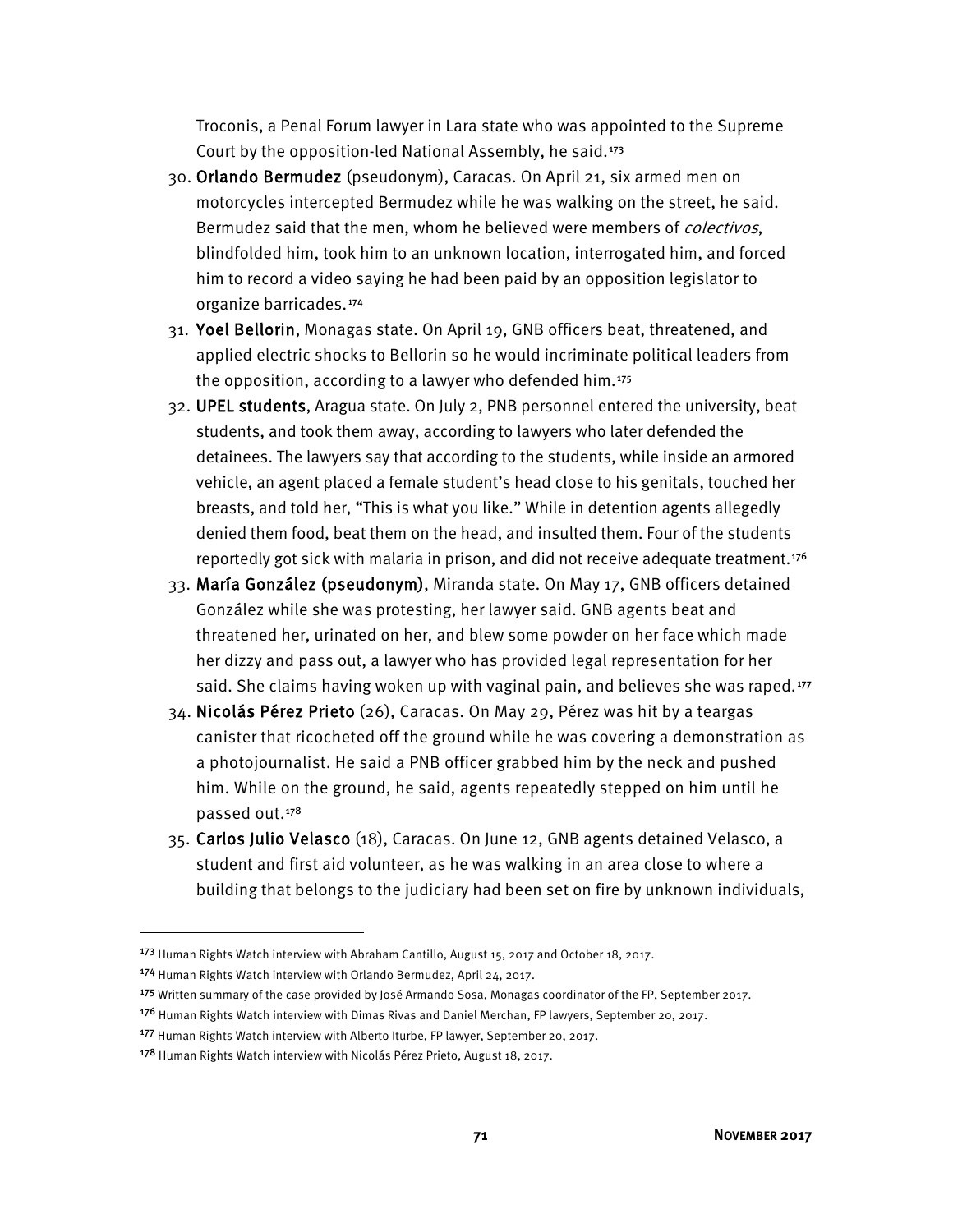his relatives said. According to family members, agents hit him twice with a metal stick on his spine, which they said caused excruciating pain. A judge did not allow his release on humanitarian grounds, despite having medical problems and not having received adequate treatment while in detention.<sup>[179](#page-7-0)</sup>

- 36. La Villa de Rosario detentions, Zulia state. Sixteen people who had been detained in different circumstances in La Villa de Rosario were brought together before a military court, a lawyer present at the hearing said. The lawyer said that they alleged GNB personnel beat eight of them during their detention. They also reportedly alleged that officers also spread a white powder on their faces, which caused a burning sensation and made them cry.[180](#page-7-1)
- 37. Ambrosio Arragoza (pseudonym) (33), Mérida state. On July 20, agents arrested Arragoza while he was walking down the street, and threw him inside an armored vehicle with other detainees, where they were beaten, his brother said. The GNB personnel then doused water on the detainees and sprayed teargas at them while in detention, according to the brother.<sup>[181](#page-7-2)</sup>
- 38. Sebastian Lluviera (pseudonym) (19), Mérida state. On July 26, police and intelligence agents arrested Lluveira when he was returning home from a party, beat him, blindfolded him, and threw him inside a SEBIN vehicle, Lluviera's mother said. According to the mother, agents beat him with shields, guns, and fists, and threatened to disappear him while driving him around and interrogating him.<sup>[182](#page-7-3)</sup>
- 39. Carlos Julio Rojas, Caracas. On July 6, PNB agents detained Rojas, drove him around for hours, took him to a police station and placed him in a small punishment cell in the Ramo Verde military jail, where he spent 21 days without any natural light, he said.[183](#page-7-4)
- 40. Lina Espinoza (pseudonym) (19), Lara state. Espinoza said that on May 4, colectivos detained her as she was getting into her car returning from a pharmacy, and took her to GNB headquarters. While in detention, she said she suffered from a severe diabetes crisis. She said that agents coerced her into signing a document stating that her human rights had not been violated in order to be released from detention to house arrest.<sup>[184](#page-7-5)</sup>

<span id="page-7-0"></span><sup>&</sup>lt;sup>179</sup> Human Rights Watch interview with relatives of Velazco, August 20, 2017.

<span id="page-7-1"></span><sup>180</sup> Human Rights Watch interview with Laura Valbuena, FP lawyer, May 15, 2017.

<span id="page-7-2"></span><sup>181</sup> Human Rights Watch interview with Roman Arragoza, sibling of Ambrosio Arragoza, August 10, 2017.

<span id="page-7-3"></span><sup>182</sup> Human Rights Watch interview with Lluviera's mother, August 10, 2017.

<span id="page-7-4"></span><sup>&</sup>lt;sup>183</sup> Human Rights Watch interview with Carlos Julio Rojas, September 12, 2017.

<span id="page-7-5"></span><sup>184</sup> Human Rights Watch interview with Lina Espinoza, August 15, 2017.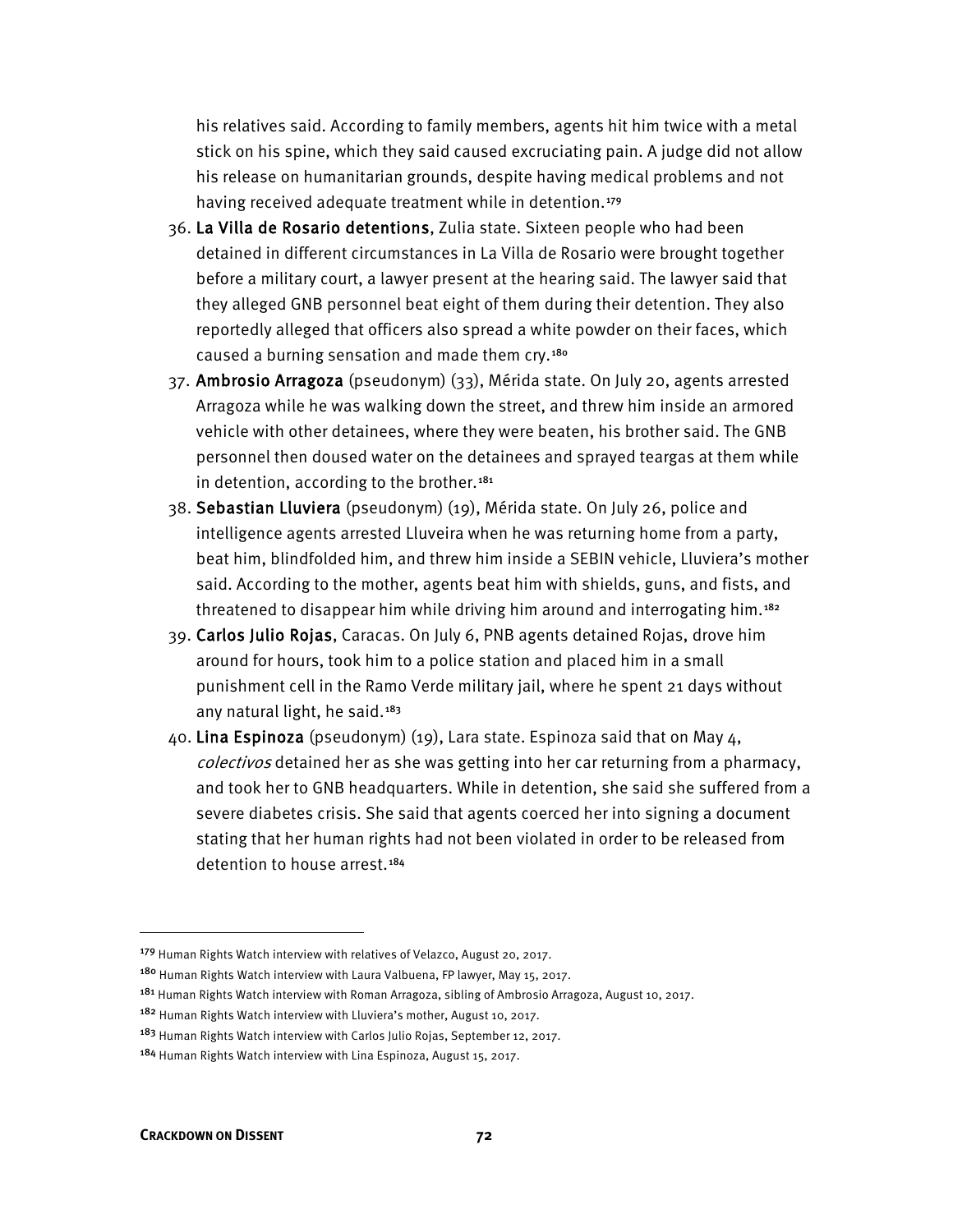- 41. Alfredo Santacruz (pseudonym) (20), Caracas. On June 12, Santacruz's lawyer and grandmother explained, security force personnel detained him as he was taking notes about an ongoing protest. Santacruz's lawyer said he did not receive proper medical attention in detention, despite suffering from asthma and epilepsy. Although he had an epileptic attack during a judicial hearing, the lawyer said, the judge did not authorize his release from detention as a humanitarian measure.<sup>[185](#page-8-0)</sup>
- 42. Juan José Prado, Wilfredo Mota, Kendall Acevedo, and Johan Moreno, Aragua state. On April 19, armed groups shot at them and beat them before turning them over to Aragua state police officers, their lawyer said. He also reported that at the CICPC office they were held in very poor detention conditions, slept bent over or sitting, and were handcuffed to the cell's bars. Some had gastrointestinal illnesses and alleged that they received no medical treatment.<sup>[186](#page-8-1)</sup>
- 43. Ángel Eduardo Meso Parra, Carabobo state. On August 6, a GNB armored vehicle stopped Meso when he was walking home and arrested him, Meso Parra's lawyer said. The lawyer also said that a GNB officer kicked him, dislocating his shoulder, and hit him with an aluminum rod, which possibly fractured his left index finger. Meso Parra reported to his lawyer that agents threatened to rape him on multiple occasions.<sup>[187](#page-8-2)</sup>
- 44. Luis Alberto Gamez Mora, Carabobo state. On April 19, agents from the Guacara municipal police arrested Gamez outside of his home when his house was raided by the municipal police, his lawyer explained. Municipal police officers beat him, resulting in broken ribs and blood in his urine, according to the lawyer. Gamez reported to his lawyer that despite his serious injuries, he was not taken to a hospital.<sup>[188](#page-8-3)</sup>
- 45. Eliecer Castro (pseudonym) (22), Sarah Palacios (pseudonym) (43), German Cortés (pseudonym) (23), Mérida state. On July 20, GNB personnel arrested the three as they were passing near a demonstration, Castro's mother said. She explained that the detainees were beaten during their arrest, and kept in a small overcrowded punishment cell with a total of about 16 detainees in it, where they could not lie down at any time. She added that Palacios was kept handcuffed around the clock.[189](#page-8-4)

<span id="page-8-3"></span><sup>188</sup> Ibid.

<span id="page-8-0"></span><sup>&</sup>lt;sup>185</sup> Human Rights Watch interview with FP lawyer and Santacruz's grandmother, August 20, 2017.

<span id="page-8-1"></span><sup>186</sup> Human Rights Watch interview with Dimas Rivas, FP lawyer, September 20, 2017; written description of case provided by lawyer on file at Human Rights Watch.

<span id="page-8-2"></span><sup>187</sup> Human Rights Watch interview with FP lawyer, September 23, 2017.

<span id="page-8-4"></span><sup>189</sup> Human Rights interview with Carmen Romero (mother of Castro, sister of Palacios, and aunt of Cortes), August 10, 2017.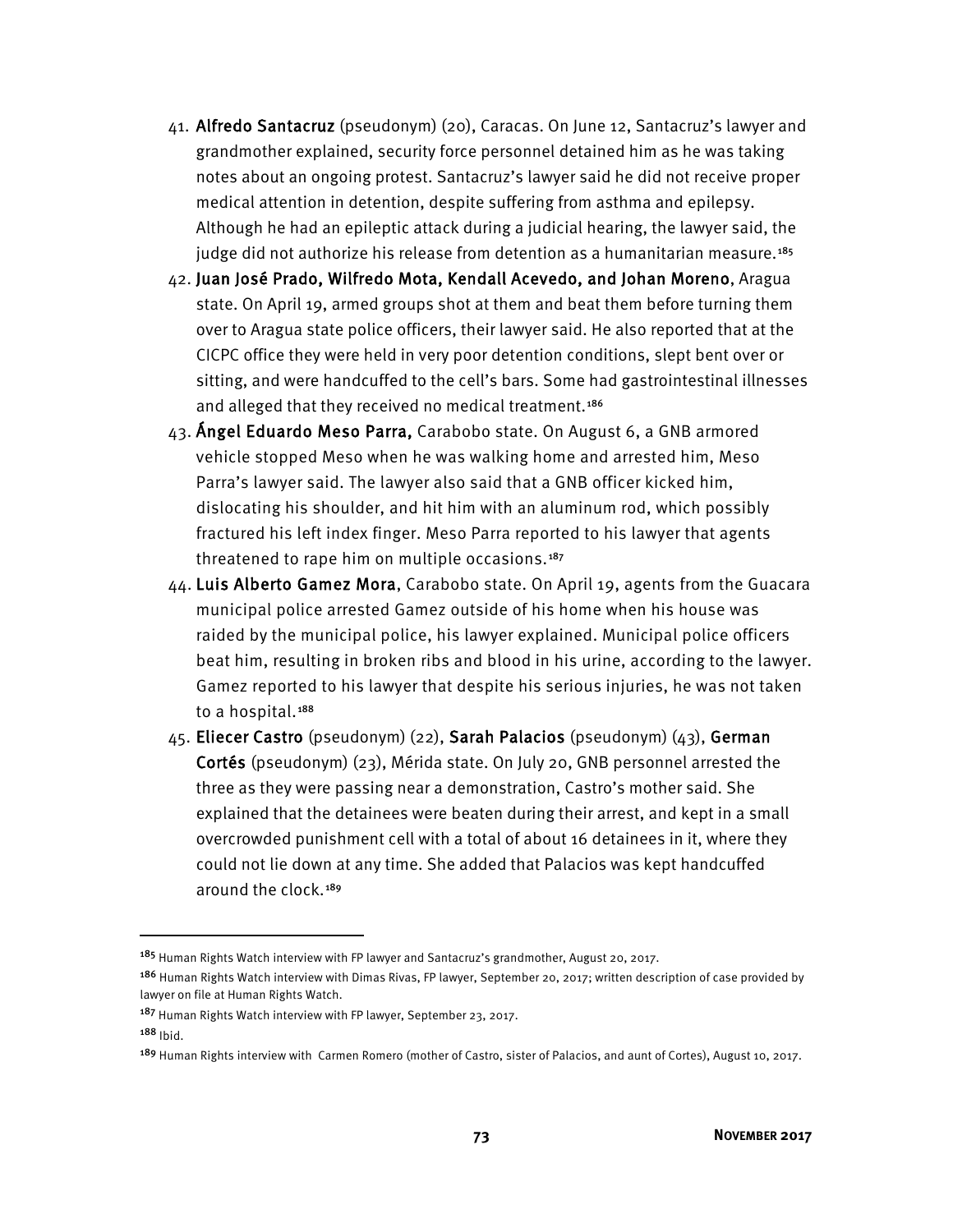- 46. David Jose Vallenilla, Caracas. On June 22, a military police sergeant shot and killed Vallenilla through the fence of an airbase in Caracas while he was protesting. The moment of the shooting was caught on tape. Vallenilla suffered wounds to the lungs and heart and the Attorney General's Office confirmed that he was shot.<sup>[190](#page-9-0)</sup>
- 47. Juan Pablo Pernalete (20), Caracas. On April 26, a long-range teargas projectile struck Pernalete in the chest and killed him while protesting. An investigation by the Attorney General's Office established that a GNB officer fired the fatal round.<sup>[191](#page-9-1)</sup>
- 48. Janeth Angulo (56), Lara state. One of Angulo's relatives said her sister was killed on July 11 from a bullet that struck her in the head when GNB personnel moved to attack and dismantle a barricade outside her home. Neighbors could not immediately take her to see a doctor because shooting by security forces continued, they said.<sup>[192](#page-9-2)</sup>
- 49. José Gregorio Pérez (20), Táchira state. On June 15, Pérez' mother said, two people wearing ski masks—she thought they were in all likelihood *colectivos*—raced past him while he was waiting at a bus stop with a group of fellow students in an area that was frequently barricaded, and shot at them with a pistol. A bullet hit him in the head and killed him, she said.<sup>[193](#page-9-3)</sup>
- 50. Neomar Lander (17), Caracas. Lander was killed by teargas canister that hit him in the chest during a demonstration on June 7, according to his mother and information published by the Attorney General's Office.<sup>[194](#page-9-4)</sup>
- 51. Carlos Rambrant (pseudonym) (19), Lara state. Rambrant explained that a bullet hit him in the neck on June 29 and lodged itself in one of his cervical vertebrae while he was demonstrating. CICPC officers quickly appeared to question him when

<span id="page-9-1"></span>191 Human Rights Watch interview with Elvira Llovera, mother of Pernalete, August 19, 2017; "Foreign Affairs Minister denounces responsibility of the media in actions that validate interventions" (Canciller denuncia responsabilidad de medios en configuració de hechos que validan intervenciones), Agencia Venezolana de Noticias, April 29, 2017,

http://www.avn.info.ve/contenido/canciller-denuncia-responsabilidad-medios-configuración-hechos-que-validanintervenciones (accessed October 4, 2017); "Attorney General's Office Publishes Pernalete Case" (Ministerio Público public caso Pernalete), YouTube video uploaded by El Foco Digital on May 27, 2017,

<span id="page-9-0"></span><sup>190</sup> Human Rights Watch interview with medical professional, October 19, 2017; copy of the video on file at Human Rights Watch.

https://www.youtube.com/watch?v=inqAnMKjZZk (accessed October 3, 2017); "La fiscal general de Venezuela confirma que el estudiante Juan Pernalete murió por el impacto de una bomba lacrimógena lanzada por la Guardia Nacional », BBC, http://www.bbc.com/mundo/noticias-america-latina-40037960 (accessed October 10, 2017); Human Rights Watch interview with Andrea Santacruz, lawyer from the Human Rights Center at the Metropolitan University, August 19, 2017; "Tarek William Saab reopened Juan Pablo Pernalete case" (Tarek William Saab reabrirá caso de Juan Pablo Pernalete), El Nacional, September 7, 2017, http://www.el-nacional.com/noticias/politica/tarek-william-saab-reabrira-caso-juan-pablopernalete\_202639 (accessed October 2, 2017),

<span id="page-9-2"></span><sup>192</sup> Human Rights Watch interview with Judith and Francia Angulo, Janeth's siblings, August 14, 2017.

<span id="page-9-3"></span><sup>193</sup> Human Rights Watch interview with Carmen Victoria Pérez, August 8, 2017.

<span id="page-9-4"></span><sup>194</sup> Human Rights Watch interview with Zugeirmar Armas, Neomar Lander's mother, October 6, 2017; information published by the Attorney General's Office and images of the day he was killed on file at Human Rights Watch.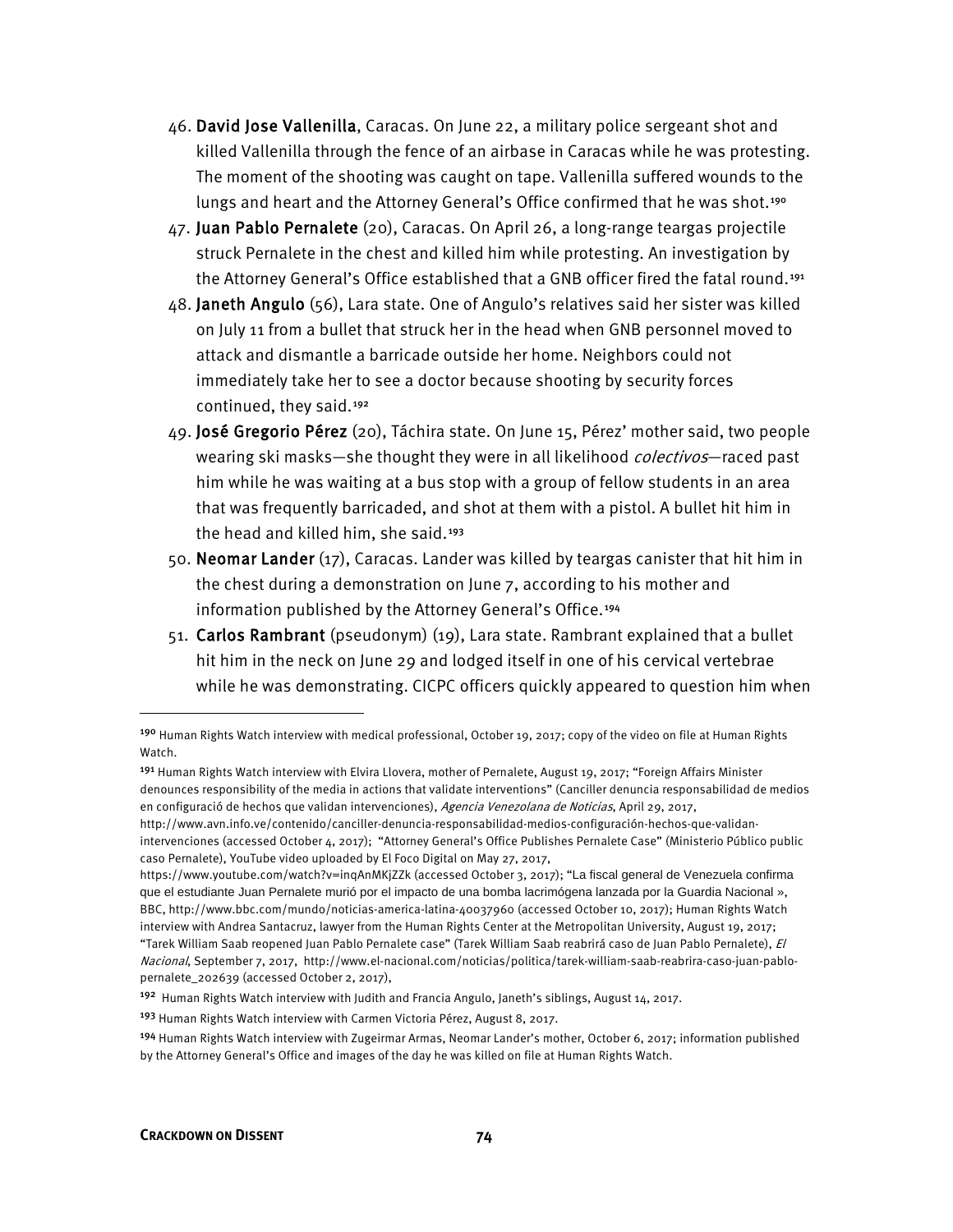he arrived at the hospital, he said. For fear of his being arrested, the Rambrant family told the CICPC that he had been shot by a robber. When interviewed in August 2017, he was still suffering from temporary paralysis in his lower body and in severe pain.<sup>[195](#page-10-0)</sup>

- 52. Luis Enrique Díaz Kay (40), Lara state. Díaz said that on July 22 several GNB personnel seized him and punched him when he tried to prevent the arrest of a young man during an opposition demonstration he was covering as a press photographer. While on the ground, he said, some GNB officers held his legs while others beat and kicked him, fracturing two of his ribs. Díaz resisted and a guard gave him a strong chokehold that fractured two of his cerebral vertebrae, he said.<sup>[196](#page-10-1)</sup>
- 53. Vladimir Galavis (56), Caracas. Galavis said that on May 22, GNB personnel fired a water cannon directly at him as he walked away from the agents during an antigovernment demonstration, knocking him to the ground. He said that a week later, in another demonstration, GNB personnel shot teargas canisters directly at demonstrators, and one hit him in the back. He and others sought refuge in a shopping mall, but GNB officers followed them. He witnessed GNB personnel using teargas inside the mall, he said, and beating people with batons and shields.<sup>[197](#page-10-2)</sup>
- 54. Elyangelica González, Caracas. González, a journalist, said that on March 31, more than 10 GNB members tried to stop her from covering a student antigovernment protest outside the Supreme Court. She said agents beat her, dragged her for several meters, and pulled her hair. They also damaged her work equipment and cell phones, she said, and temporarily detained her before letting her go.<sup>[198](#page-10-3)</sup>
- 55. Alberto Ramon (pseudonym) (19), Mérida state. On July 26, PNB agents wounded Ramon with birdshot in his arm, shoulder, and eyebrow when they fired through the gate of his residence, Ramon's mother said.<sup>[199](#page-10-4)</sup>
- 56. José Luis Barquez (46), Mérida state. On June 1, agents riding motorcycles surrounded and stopped him near his home, Barquez said. He said an agent hit him with his rifle in the back of the head, said "this is one," and left. Barquez is a well-known opposition politician in Mérida.<sup>[200](#page-10-5)</sup>

<span id="page-10-0"></span><sup>195</sup> Human Rights Watch interview with Carlos Rambrant, August 14, 2017.

<span id="page-10-1"></span><sup>196</sup> Human Rights Watch interview with Luis Enrique Díaz Kay, August 14, 2017.

<span id="page-10-3"></span><span id="page-10-2"></span><sup>197</sup> Human Rights Watch interview with Vladimir Galavis, August 17; images of the incident on file at Human Rights Watch. <sup>198</sup> Testimony provided by Elyangelica González, available at: https://www.youtube.com/watch?v=AztW8YZB4p8 (accessed October 16, 2017).

<span id="page-10-4"></span><sup>199</sup> Human Rights Watch interview with Monica Ramon (pseudonym), August 10, 2017

<span id="page-10-5"></span><sup>200</sup> Human Rights Watch interview with José Luis Barquez, August 10, 2017.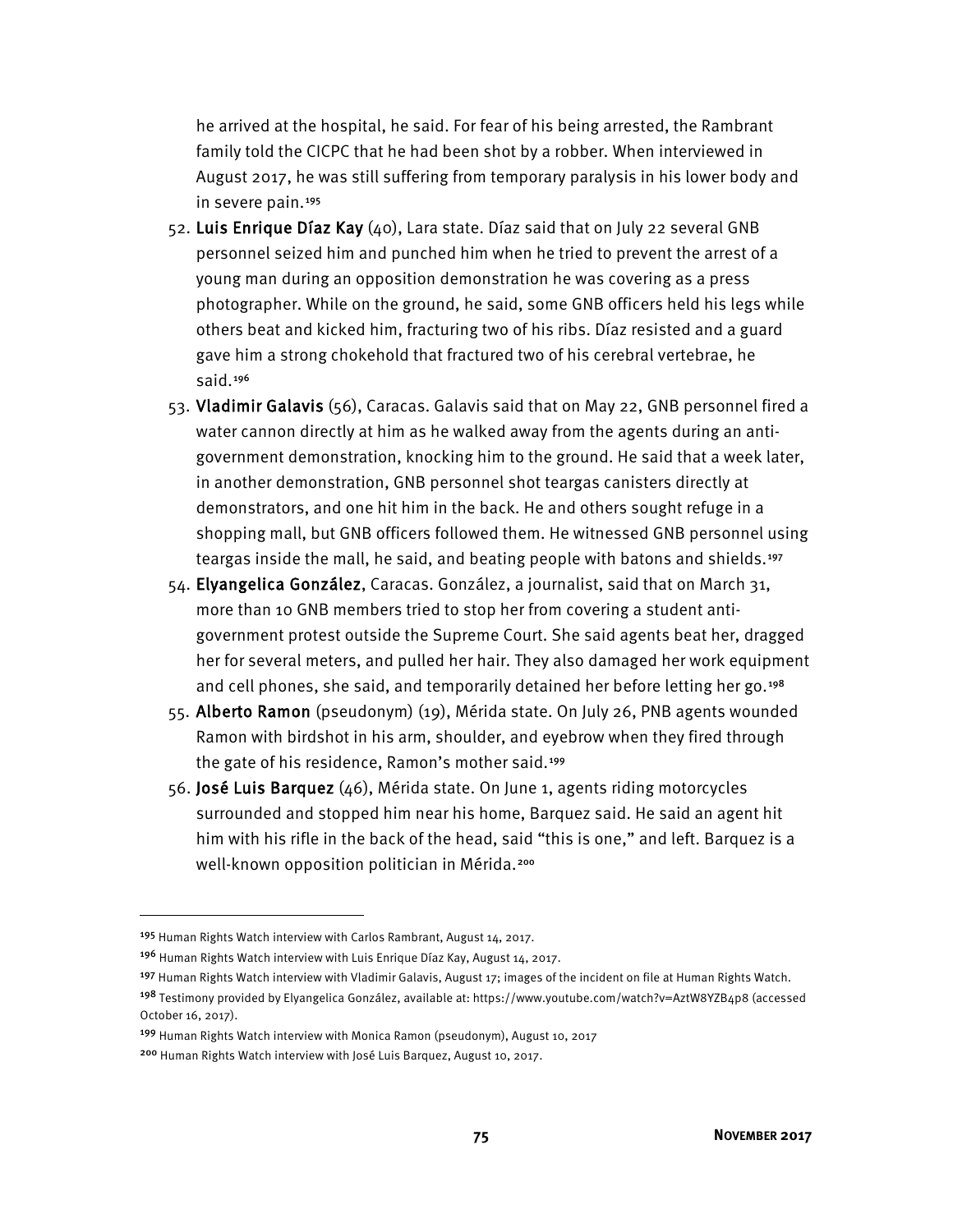- 57. Francisco Peña (pseudonym) (49), Táchira state. On July 30, Peña said, unidentified men thought to be *colectivos* shot at him and hit him after electoral material was stolen and local authorities accused him of being responsible. Later that day, he said, a homemade mortar was thrown into his home, he assumed by *colectivos*.<sup>[201](#page-11-0)</sup>
- 58. Mildred Manrique, Caracas. On May 24, GNB personnel shot teargas canisters directly at her and other journalists who were filming incidents during a protest, and one of them hit Manrique in the chest, Manrique said.<sup>[202](#page-11-1)</sup>
- 59. Wilmer Azuaje (40), Barinas state. Azuaje, an opposition legislator, was detained by SEBIN agents on May 30, according to his family. The agents beat and kicked him before putting him on a military plane and forcibly taking him to Caracas, his family said. For weeks, his family did not receive any official confirmation of his whereabouts and he was unable to see them or his lawyers, his family said. Weeks later, the Supreme Court ordered Azuaje transferred from SEBIN headquarters to house arrest, but he remains in detention, now in a regular prison.<sup>[203](#page-11-2)</sup>
- 60. Roberto Picon (55), Caracas. On June 22, SEBIN agents arrested Picon, a technical adviser for the opposition on electoral matters, without a warrant inside a private home where a meeting of the opposition had taken place, his family said. Picon was tried by a military court and charged with crimes including rebellion and treason, according to his family. According to his daughter, he was held in a bathroom for 17 days, denied access to lawyers or family for 57 days, and only allowed exposure to sunlight after 87 days. He remains in detention.<sup>[204](#page-11-3)</sup>
- 61. Carlos Graffe (31), Carabobo state. On July 13, SEBIN agents detained and forced Graffe, an activist of an opposition party, into a car, days after he had vocally supported the opposition-led plebiscite opposing the Constituent Assembly vote, his family said. He was brought before a military judge in an improvised courtroom, to which neither his family nor lawyers had access. Graffe spent 3 months in detention at the Ramo Verde military jail. On October 13, he was taken to a military hospital, and in mid-November, he was transferred to house arrest. He remains subject to prosecution.[205](#page-11-4)

<span id="page-11-0"></span><sup>201</sup> Human Rights Watch interview with Francisco Peña, August 8, 2017.

<span id="page-11-2"></span><span id="page-11-1"></span><sup>&</sup>lt;sup>202</sup> Human Rights Watch interview with Mildred Manrique, May 26, 2017; images of the attack on file at Human Rights Watch. <sup>203</sup> Human Rights Watch interviews with family member of Wilmer Azuaje, May 2017; copies of photos and videos on file at Human Rights Watch.

<span id="page-11-3"></span><sup>204</sup> Human Rights Watch interviews with Isabella Picon, daughter of Roberto Picon, June-September 2017; written updates sent by the Picon family to Human Rights Watch.

<span id="page-11-4"></span><sup>&</sup>lt;sup>205</sup> Human Rights Watch interview with Oswaldo Graffe, father of Carlos Graffe, July 17, 2017; and with Elsa Henriquez Amador and Betalia Bermejo, mother and friend respectively of Carlos Graffe, August 16, 2017.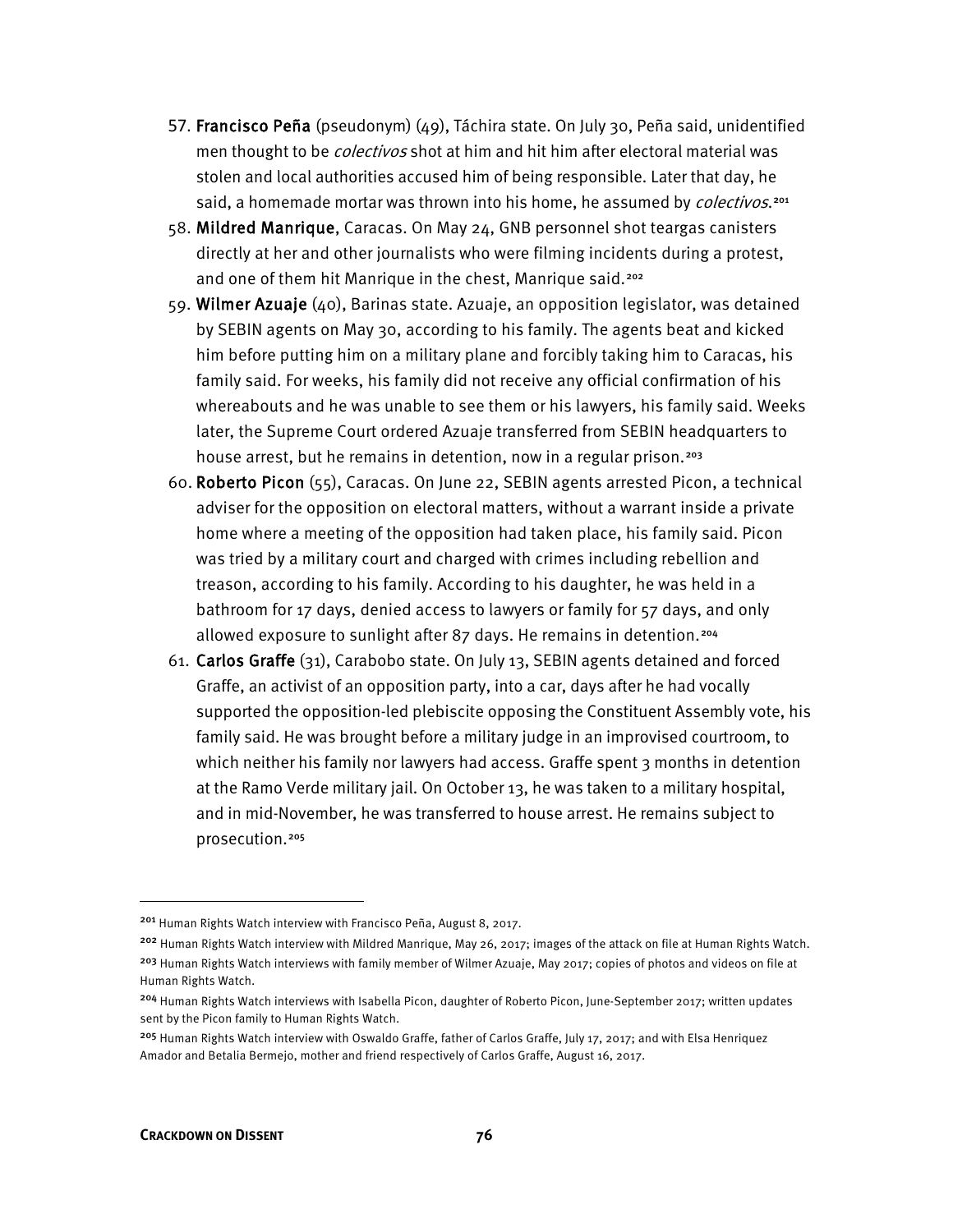- 62. Ángel Zerpa (57), Caracas. On July 22, SEBIN agents arrested Zerpa, who had been recently appointed by the opposition-led National Assembly to Venezuela's Supreme Court. Agents claimed they were ordered by President Maduro to arrest him, according to his family. They took him before a military court, where his lawyers were not allowed access, and charged him with treason. Zerpa was held for days at SEBIN headquarters in a dirty bathroom, his family said, until he went on a hunger strike and was then taken to the hospital. As of October, 2017 he was under house arrest.<sup>[206](#page-12-0)</sup>
- 63. Juan Carlos Marquina (42), Vargas state. On September 25, at least 12 armed SEBIN agents wearing ski masks tried to burst into the formal opening of a children's soup kitchen in Vargas state, an event in which opposition legislator Juan Manuel Olivares was participating. Olivares said that SEBIN agents handcuffed and detained Marquina as they were leaving. Olivares and his family did not know Marquina's whereabouts until the evening of September 27, when he was brought before a judge. His lawyer was able to see him minutes before the hearing, in which Olivares was charged with having forged documents—authorities claimed the paperwork for his car had been altered prior to its purchase by Olivares' mother, Olivares said.[207](#page-12-1)
- 64. Gustavo Marcano. On July 25, the Supreme Court sanctioned Marcano, then mayor of Lechería (Anzoátegui state), to 15 months in prison and disqualified him from running for office following a summary proceeding that lacked basic due process guarantees. He was accused of failing to comply with a previous Supreme Court ruling ordering him to clear obstructions in the roads. He fled the country.<sup>[208](#page-12-2)</sup>
- 65. Alfredo Ramos. On July 28, the Supreme Court sanctioned Ramos, the mayor of Iribarren (Lara state), to 15 months in prison and disqualified him from running for office following a summary proceeding that lacked basic due process guarantees. He was accused of failing to comply with a previous Supreme Court ruling ordering him to clear obstructions in the roads. That day, SEBIN agents detained Ramos, who remains in SEBIN custody. His family said that he had a hypertension crisis and no access to adequate medical care while in detention.<sup>[209](#page-12-3)</sup>

<span id="page-12-0"></span><sup>206</sup> Human Rights Watch interview with Zerpa's family members, August 16, 2017.

<span id="page-12-1"></span><sup>207</sup> Human Rights Watch interview with José Manuel Olivares, September 28, 2017.

<span id="page-12-2"></span><sup>208</sup> Human Rights Watch interview with Gustavo Marcano, November 2, 2017; Supreme Court ruling on file at Human Rights Watch.

<span id="page-12-3"></span><sup>&</sup>lt;sup>209</sup> Human Rights Watch interview with Carmen and Natasha Ramos, wife and daughter of Alfredo Ramos, September 7, 2017; Supreme Court ruling on file at Human Rights Watch.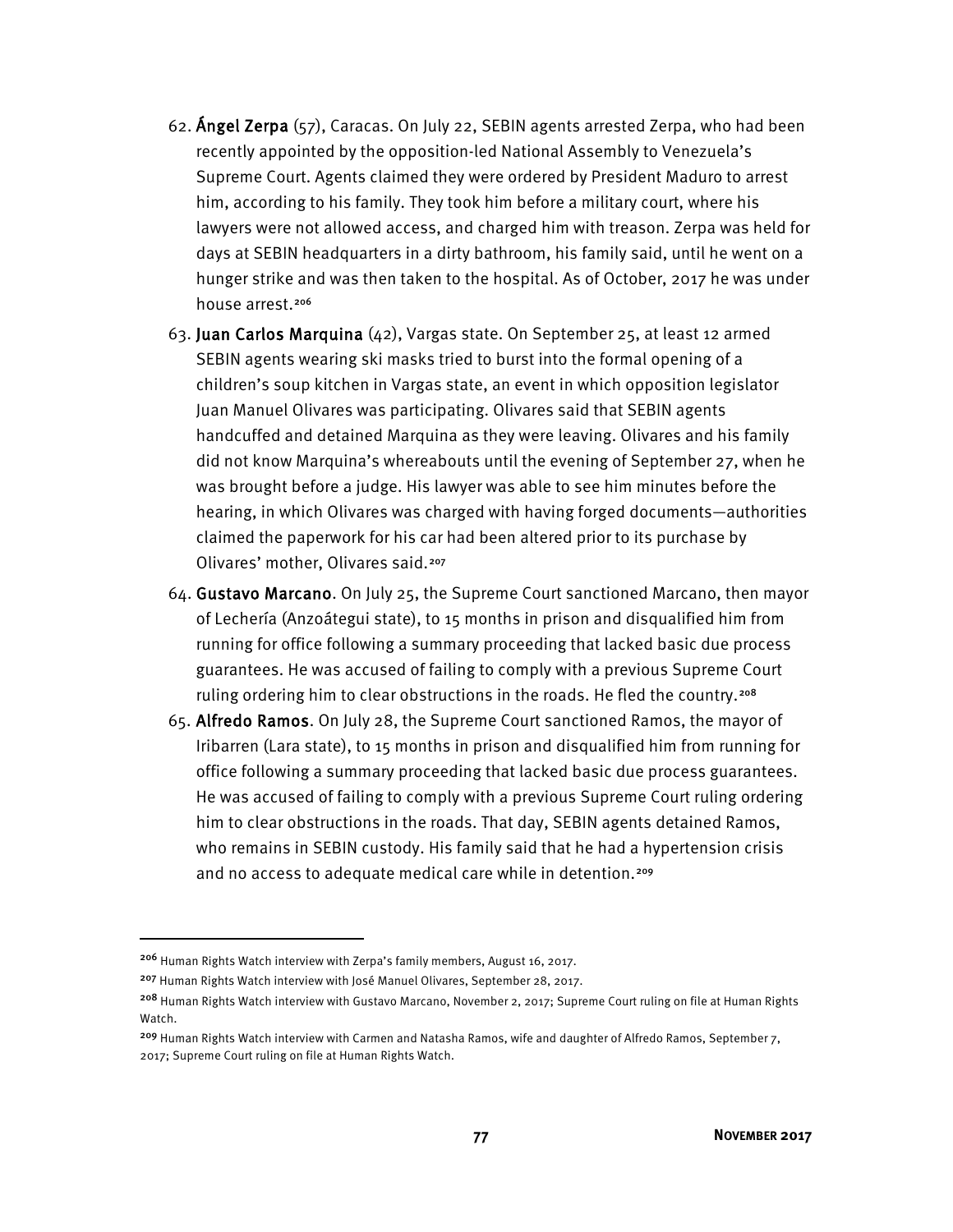- 66. Carlos García. On August 2, the Supreme Court sanctioned García, then mayor of Libertador (Mérida state), to 15 months in prison and disqualified him from running for office following a summary proceeding that lacked basic due process guarantees. He was accused of failing to comply with a previous Supreme Court ruling ordering him to clear obstructions in the roads. He fled the country.<sup>[210](#page-13-0)</sup>
- 67. Ramon Muchacho. On August 8, the Supreme Court sanctioned Muchacho, then mayor of Chacao (Miranda state), to 15 months in prison and disqualified him from running for office following summary proceedings that lacked basic due process guarantees. He was accused of failing to comply with a previous Supreme Court ruling ordering him to clear obstructions in the roads. He fled the country.<sup>[211](#page-13-1)</sup>
- 68. David Smolansky. On August 9, the Supreme Court sanctioned Smolansky, then Mayor of El Hatillo (Miranda state), to 15 months in prison and disqualified him from running for office following a summary proceeding that lacked basic due process guarantees. He was accused of failing to comply with a previous Supreme Court ruling ordering him to clear obstructions in the roads. He fled the country.[212](#page-13-2)
- 69. Omar Lares. Mayor of Campo Elías (Mérida state). On July 30, Lares said, dozens of GNB, PNB, and SEBIN agents, as well as members of *colectivos*, burst into his home looking for him. Lares is subject to a Supreme Court injunction that may lead to a sanction similar to the ones listed above against other opposition mayors. The mayor and the rest of his family were able to escape, but Juan Pedro Lares Rangel, his 23-year-old son, was taken into custody and was still in detention as of November 2017.<sup>[213](#page-13-3)</sup>
- 70. Juan Pedro Lares Rangel (23), Mérida state. On July 30, armed men broke into the family home looking for Juan Pedro's father (above case), and raided it without a warrant. They detained Lares, threatened to spray him with gasoline and set him on fire, and hit him in the neck with a firearm, a witness said. The officers also stole property from their home, according to a family employee who was there. As of November 2017, Juan Pedro Lares remained in detention without having been brought before a judge or charged with the commission of any crime, according to his parents.<sup>[214](#page-13-4)</sup>

<span id="page-13-0"></span><sup>210</sup> Supreme Court ruling on file at Human Rights Watch.

<span id="page-13-1"></span><sup>211</sup> Human Rights Watch interview with Ramón Muchacho, September 16, 2017; Supreme Court ruling on file at Human Rights Watch.

<span id="page-13-2"></span><sup>212</sup> Human Rights Watch interview with David Smolansky, September 6, 2017; Supreme Court ruling on file at Human Rights Watch.

<span id="page-13-3"></span><sup>213</sup> Human Rights Watch interview with Omar Lares, August 6, 2017.

<span id="page-13-4"></span><sup>214</sup> Human Rights Watch interview with Omar Lares, August 6, 2017; Human Rights Watch interview with Ramona Rangel, September 12, 2017; audio with taped testimony of witness on file at Human Rights Watch.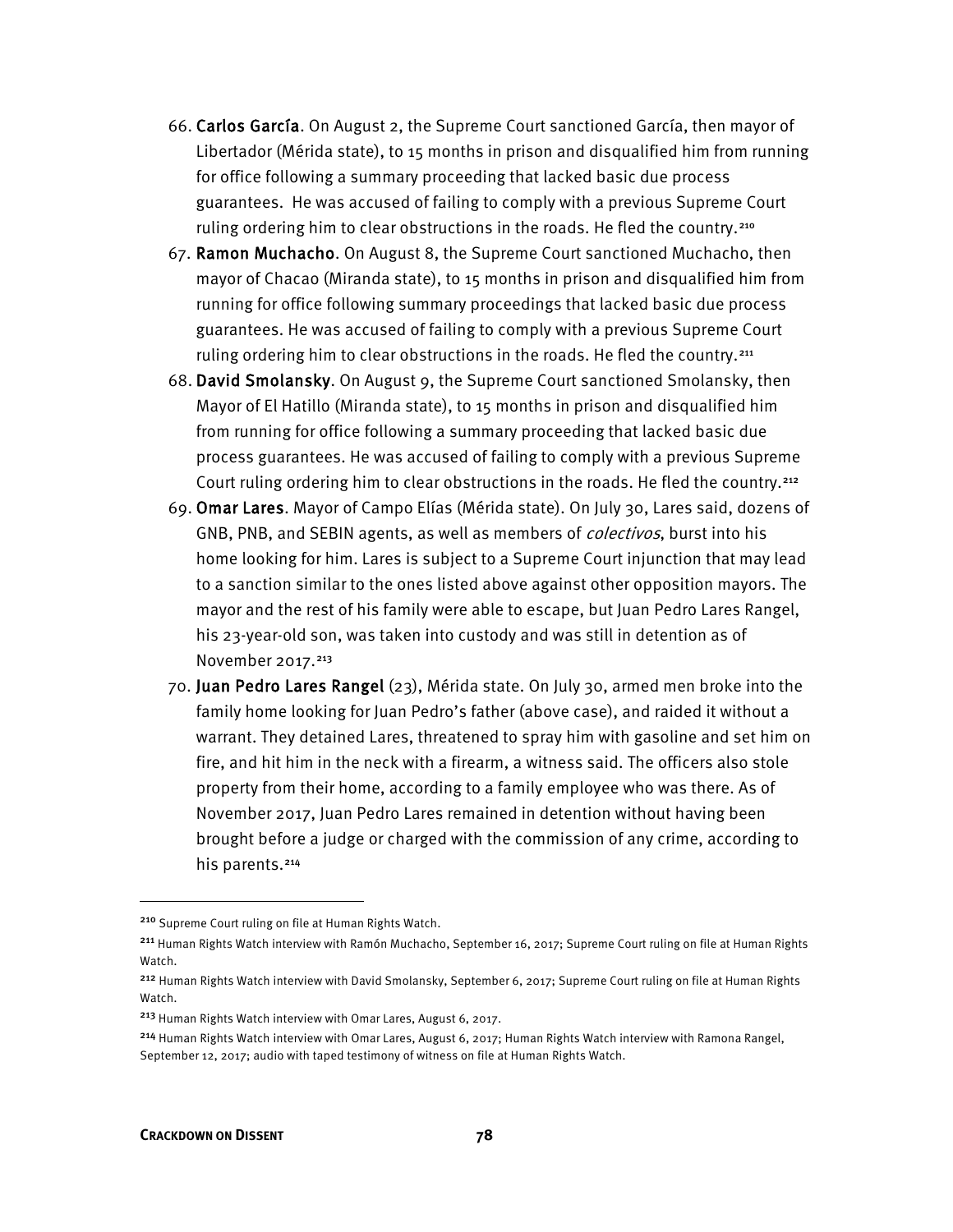- 71. Martín González (pseudonym), Caracas. In May 2017, PNB officers detained González on the street as he was leaving a demonstration. They beat him and arbitrarily detained him for several hours.<sup>[215](#page-14-0)</sup>
- 72. Sergio Contreras, Caracas. On May 10, PNB officers allegedly beat and detained Contreras while he was protesting. He was brought before a military tribunal and charged with rebellion, treason, and stealing military material, according to a lawyer present at the hearing.<sup>[216](#page-14-1)</sup>
- 73. UCAB Puerto Ordaz, Bolivar state. On June 1, GNB members illegally entered the Andrés Bello Catholic University (UCAB) campus in Puerto Ordaz, Guayana, and detained Nelson Nava, a student, according to the university.<sup>[217](#page-14-2)</sup> Outside campus, they detained Marcos Valverde, a journalist and university professor who tried to mediate with the officers. Both were taken to GNB headquarters. Valverde was released after several hours, while Nava was charged with public incitement to commit crimes, and released on conditional liberty.<sup>[218](#page-14-3)</sup>
- 74. Simon Bolivar University, Caracas. On June 29, PNB officers detained at least 15 students at the Simon Bolivar University when they were participating in an antigovernment protest. After the case garnered great attention in Venezuela, the students were brought before a judge—the prosecutor did not bring any charges and the judge released them, a lawyer who participated in their defense said.<sup>[219](#page-14-4)</sup>
- 75. Lisbeth Añez (51), Caracas. An activist known for providing food and support to political prisoners, Añez was arrested by DGCIM agents at the Caracas airport as she was boarding a flight on May 11. She was brought before a military court, and charged with rebellion and treason, based on evidence that included alleged WhatsApp messages between Añez and a young man who had been detained days earlier.[220](#page-14-5)

<span id="page-14-0"></span><sup>&</sup>lt;sup>215</sup> Human Rights Watch witnessed the detention and corroborated information regarding his arrest; video of the arrest on file at Human Rights Watch.

<span id="page-14-1"></span><sup>216</sup> Human Rights Watch interview with Alfredo Romero, FP director, May 14, 2017.

<span id="page-14-2"></span><sup>&</sup>lt;sup>217</sup> "In light of the violation of Guayana University Campus" (Ante violación del recinto universitario de su sede de Guayana), UCAB press release, May 16, 2017, http://guayanaweb.ucab.edu.ve/noticias-reader-guayana-actual/items/comunicadoante-violacion-del-recinto-universitario.html (accessed November 14, 2017).

<span id="page-14-5"></span><span id="page-14-3"></span><sup>&</sup>lt;sup>218</sup> "Two UCAB students, free at last!" (Dos Ucabistas, al fin libres!), *Elucabista.com*, n.d.,

http://elucabista.com/2017/05/19/liberados-dos-ucabistas-guayana-caracas/ (accessed November 14, 2017); "Marcos Valverde, detained professor of UCAB Guayana, speaks" (Habla Marcos Valverde, profesor detenido en UCAB Guayana), Elucabisa.com, n.d. http://elucabista.com/2017/05/19/habla-marcos-valverde-profesor-detenido-ucab-guayana/ (accessed November 14, 2017).

<span id="page-14-4"></span><sup>219</sup> Tweet by Alfredo Romero, FP director, July 2, 2017, https://twitter.com/alfredoromero/status/881611049136476160 (accessed November 14, 2017) ; "Unequally repressed: Why USB students walk while UPEL kids rot in jail," Caracas Chronicles, July 4, 2017, https://www.caracaschronicles.com/2017/07/04/unequally-repressed-why-usb-students-walkwhile-upel-kids-rot-in-jail/ (accessed November 14, 2017);.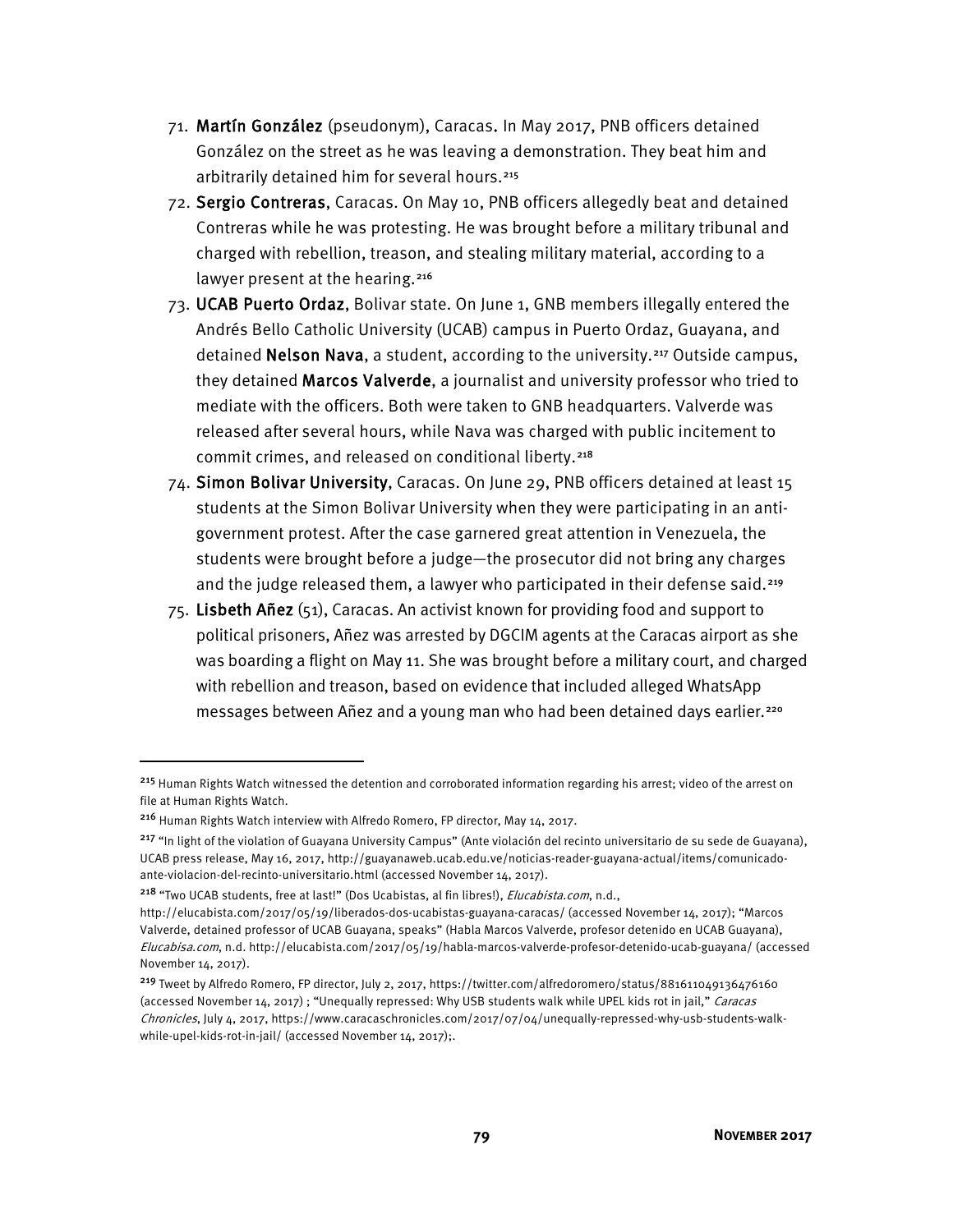- 76. Oriente University, Sucre state. According to university officials, on June 22, colectivos and PNB, GNB, and state police officers entered the campus, destroyed classrooms, and detained seven students.[221](#page-15-0)
- 77. Manuel Rocas (pseudonym) (19), Mérida state. On July 20, Rocas' mother said, her son was surrounded by GNB personnel on motorcycles wearing balaclavas when jogging in the street with a friend. The agents arbitrarily arrested him, hit him, and spat on him, before driving him away. She said they placed Rocas in a cell with 18 other people and charged him with instigation to commit crimes. Though his lawyer has filed the paperwork for his release on bail, he continued to be detained at time of writing.<sup>[222](#page-15-1)</sup>
- 78. Rafael Cuevas (40), Mérida state. On June 26, Cuevas said, PNB and GNB agents stopped him during a demonstration and grabbed him by the testicles to force him onto an official vehicle, where he was beaten and insulted.<sup>[223](#page-15-2)</sup>
- 79. Marthe Arllentina Calles (62), Lara state. On June 9, Arllentina said, GNB personnel arbitrarily arrested her while she was resting on a small wall close to a demonstration. GNB officers put her in a truck and took her to a GNB base, she said, where she spent two nights in detention. She was released for humanitarian reasons.<sup>[224](#page-15-3)</sup>
- 80. Carlos "Pancho" Ramírez (27), Mérida state. On May 15, Ramírez' lawyer said, GNB members arrested him and took him to a military court where he was accused of rebellion. He was imprisoned with convicted prisoners, the lawyer said, and did not have access to his lawyer or family during his initial detention.<sup>[225](#page-15-4)</sup>
- 81. Carlos David Briceño "Apio", (30), Mérida state. On June 5, Briceño's lawyer said, Mérida state police officers arrested Briceño when he was taking photos of a demonstration for a local newspaper. Briceño was taken to a military court, where he was charged with insulting and attacking soldiers. His lawyers only managed to see him at trial.<sup>[226](#page-15-5)</sup>
- 82. Alberto Brito and Maribel Ilarraza, Caracas. Members of *colectivos* separately detained Brito and Ilaraza on April 13 and handed them over to the GNB, their

<sup>&</sup>lt;sup>220</sup> Human Rights Watch interview with Alfredo Romero, FP director, May 14, 2017; Human Rights Watch interview with Luis González Añez, son of Lisbeth Anez, September 5, 2017.

<span id="page-15-0"></span><sup>&</sup>lt;sup>221</sup> "Press release: Stop violations to university campus [autonomy]" (Comunicado: Ya basta de tanta violación al recinto universitario), University del Oriente press release, n.d., http://www.bolivar.udo.edu.ve/index.php/component/ flexicontent/36-noticias/899-comunicado-decanato-del-nucleo-de-sucre (accessed November 14, 2017).

<span id="page-15-1"></span><sup>222</sup> Human Rights Watch interview with Lucy Rocas (pseudonym), August 10, 2017.

<span id="page-15-2"></span><sup>223</sup> Human Rights Watch interview with Rafael Cuevas, August 10, 2017.

<span id="page-15-3"></span><sup>&</sup>lt;sup>224</sup> Human Rights Watch interview with Marthe Arllentina Calles, August 14, 2017.

<span id="page-15-4"></span><sup>225</sup> Human Rights Watch interview with Francisco Pereira, lawyer, August 12, 2017.

<span id="page-15-5"></span><sup>226</sup> Ibid.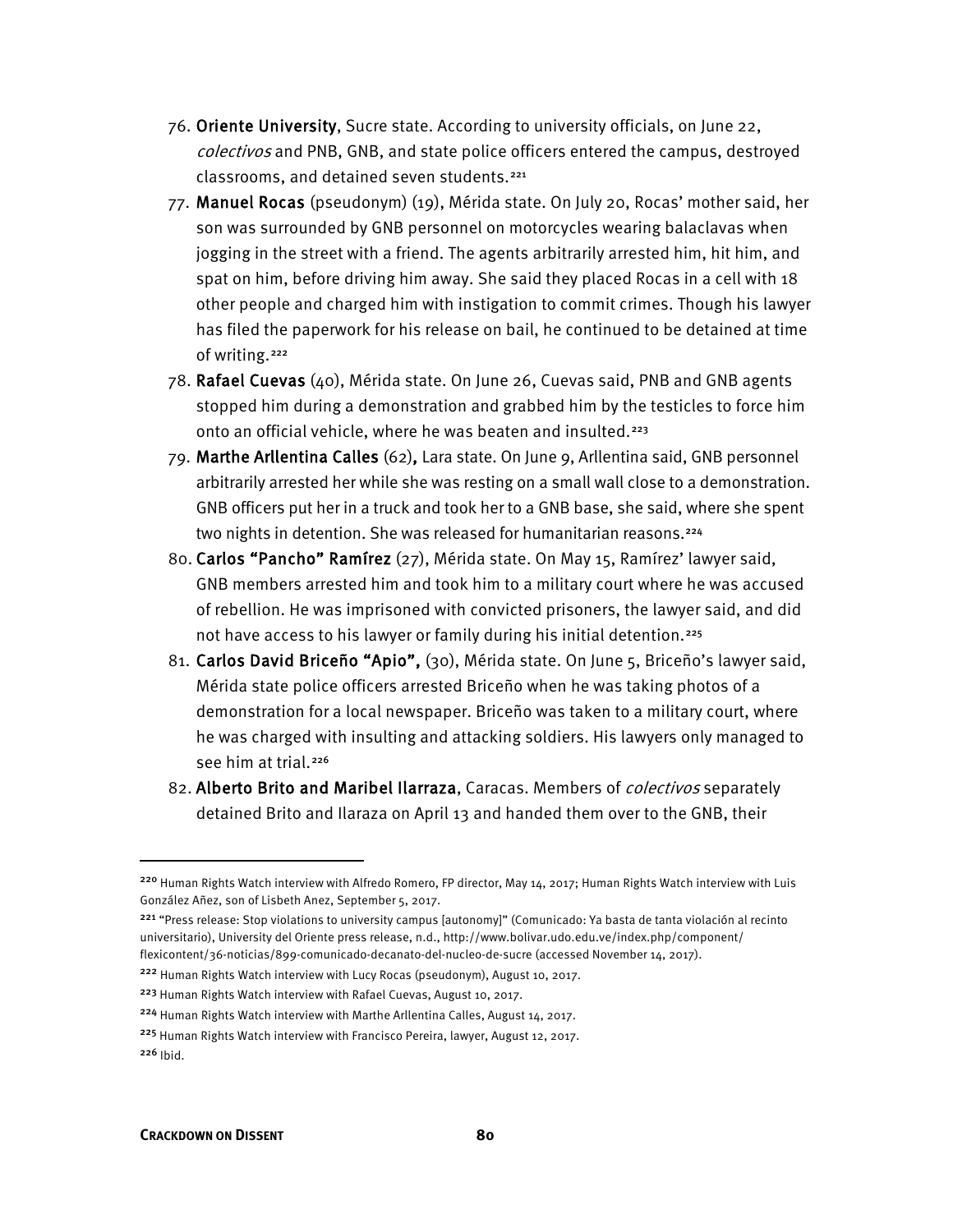lawyer said. A judge charged them with "instigation to commit crimes" and "holding incendiary substances" during anti-government demonstrations. Though they submitted documentation required for their conditional release, the court has failed to process the documents, she said. They remain in detention.<sup>[227](#page-16-0)</sup>

- 83. Daniela Zambrano, Caracas. A journalist, Zambrano said she was detained on June 15 with two cameramen while they were leaving a demonstration they had been covering against President Maduro's proposal to establish a Constituent Assembly. An official working for the subway system detained Zambrano, told her she did not have authorization to cover the protest, and forbade her and the cameramen from leaving until SEBIN agents arrived, she said. The intelligence agents asked her for her name, ID number, cellphone number, and Twitter account, and held her for almost two hours. She was only released after the crew erased the footage they had taped.<sup>[228](#page-16-1)</sup>
- 84. Laura Vildemar (pseudonym) (37), and son, Sampson Cristian Vildemar (pseudonym) (18), Lara state. According to a relative, on July 24 CONAS agents detained Sampson at a barricade. When his mother tried to stop them, she was detained as well. Both were taken to a CONAS base, the relative said, where they claim they were framed with planted evidence. The two were initially presented before a military court. The case was subsequently transferred to civilian court, where they were charged with blocking public roads and holding incendiary weapons. They remained in detention at time of writing.<sup>[229](#page-16-2)</sup>
- 85. William Guedez (26), Miranda state. According to a lawyer who provided legal defense in the case, GNB officers detained Guedez while he was walking on a street where protests were taking place on April 14. While in detention, agents repeatedly beat him, including in the face, and broke some blood vessels in his eye, the lawyer said.<sup>[230](#page-16-3)</sup>
- 86. Anthony Ortiz (19), Miranda state. A lawyer who provided legal defense in the case said that on April 12, GNB members detained Ortiz while he was walking through and area where protests were taking place. They repeatedly beat him while in detention, injuring his knee to a point where he had trouble standing, the lawyer said.<sup>[231](#page-16-4)</sup>

<span id="page-16-0"></span><sup>&</sup>lt;sup>227</sup> Human Rights Watch interview with Brito's mother, Marina Siomara Morey, and Brito's girlfriend, Obelin Cabrera, August 21, 2017; Human Rights Watch interview with FP lawyer, August 21, 2017.

<span id="page-16-1"></span><sup>228</sup> Human Rights Watch interview with Daniela Zambrano, June 17, 2017.

<span id="page-16-2"></span><sup>229</sup> Human Rights Watch interview with Fernando Verdes (pseudonym), August 15, 2017.

<span id="page-16-3"></span><sup>&</sup>lt;sup>230</sup> Human Rights Watch interview with Alberto Iturbe, FP lawyer, September 20, 2017.

<span id="page-16-4"></span><sup>&</sup>lt;sup>231</sup> Human Rights Watch interview with Alberto Iturbe, FP lawyer, September 20, 2017.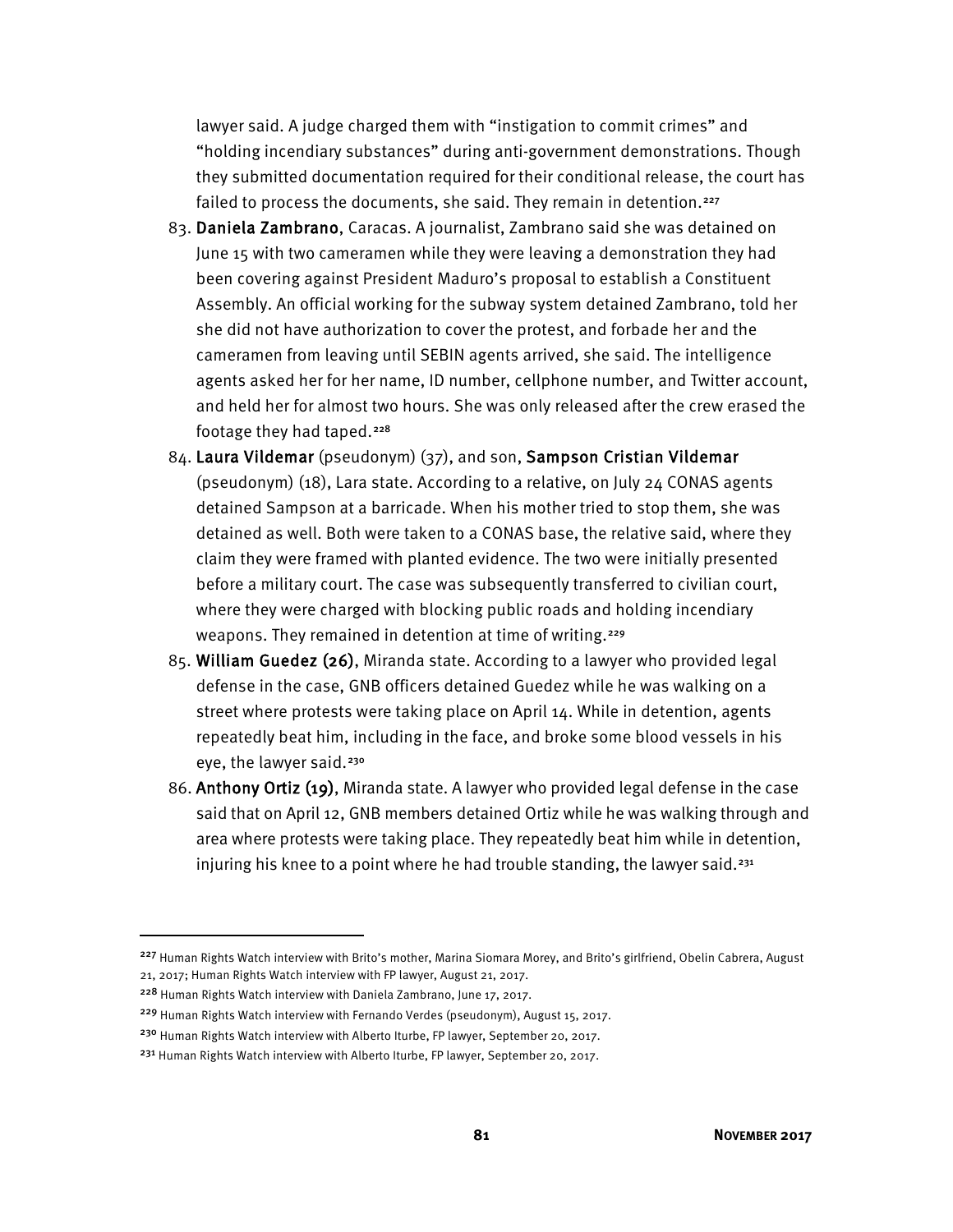- 87. Edgar Enrique Mujica Jiménez, Carabobo state. On May 3, municipal police officers beat Mujica and arrested him when he tried to stop them from arresting members of his family, lawyers from the Penal Forum said. Mujica was charged with offenses, including instigating the commission of crimes. He spent a week in detention.<sup>[232](#page-17-0)</sup>
- 88. Nicolás Arvelo (pseudonym), 26, Caracas. SEBIN agents detained Arvelo when he was having dinner at a restaurant and drove him to SEBIN headquarters where, according to his family, agents severely beat him to force him to confess on video to involvement in violent incidents related to anti-government protests. He remained in detention at time of writing.<sup>[233](#page-17-1)</sup>

<span id="page-17-0"></span><sup>232</sup> Human Rights Watch interview with FP lawyer, September 23, 2017.

<span id="page-17-1"></span><sup>&</sup>lt;sup>233</sup> Human Rights Watch interview with several family members, October 14-15, 2017, and with Alfredo Romero, FP director, October 17, 2017.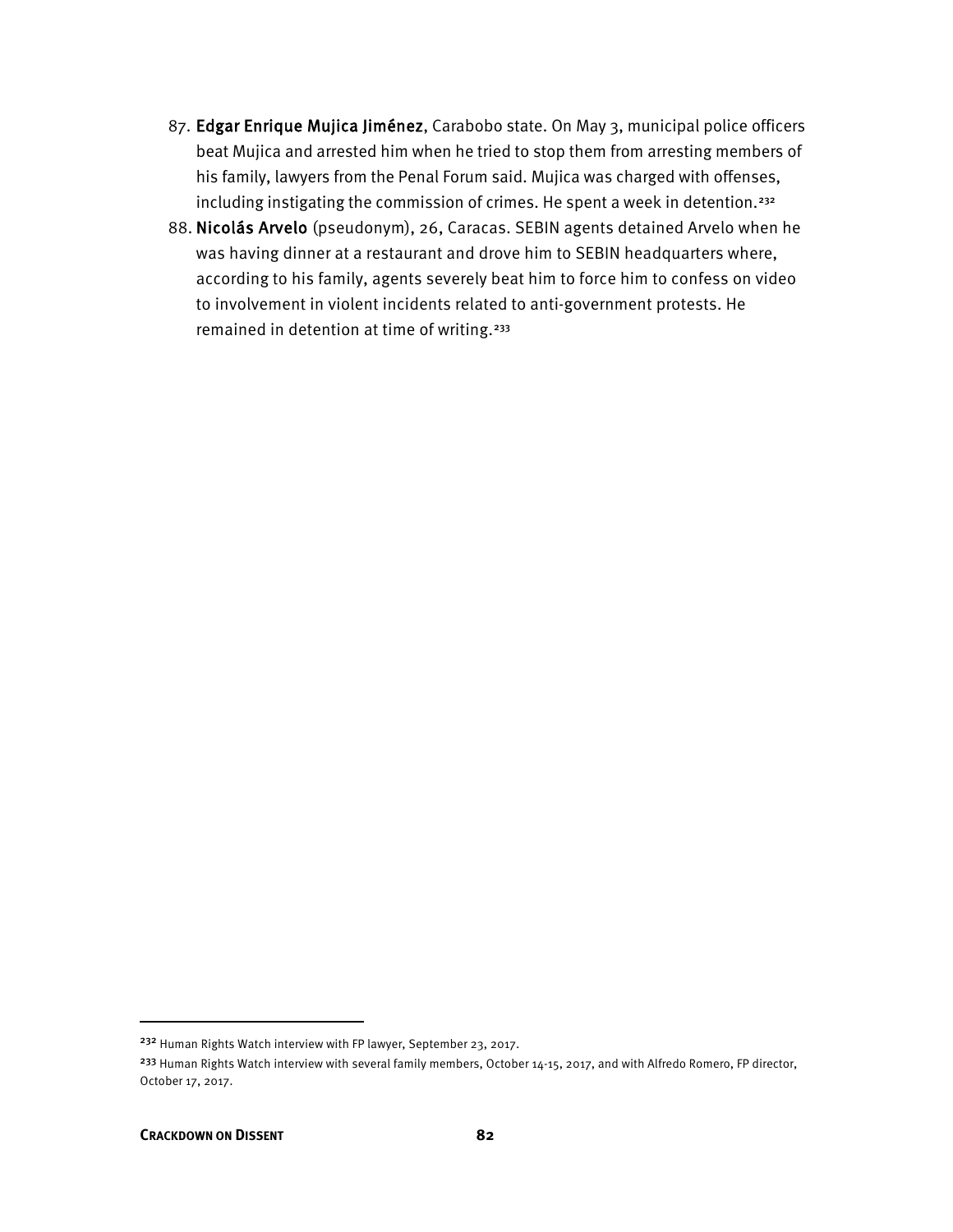## **Annex: Letter to the Venezuelan Government**

Jorge Arreaza Minister of Foreign Affairs Caracas, Venezuela

New York, October 23, 2017

Mr. Arreaza,

 $\overline{\phantom{a}}$ 

I am writing on behalf of Human Rights Watch to request information from the Venezuelan government regarding investigations into abuses committed in the context of antigovernment protests in 2017.

In early April 2017, Human Rights Watch launched a "Venezuela's Crisis" blog to provide timely and reliable information of what happened in the country.<sup>[234](#page-18-0)</sup> We found evidence of very serious abuses, including excessive use of force in the streets against demonstrators and bystanders, arbitrary arrests and abuses against detainees, as well as arbitrary prosecutions, including hundreds of cases of civilians who were prosecuted in military courts, in violation of both Venezuelan and international law.

Similarly, our findings are consistent with those of the United Nations' Office of the High Commissioner for Human Rights (OHCHR), which reported in August 2017, "the existence of a policy to repress political dissent and instill fear in the population to curb demonstrations." The OHCHR claimed that its research "paint[ed] a picture of widespread and systematic use of excessive force and arbitrary detentions against demonstrators in Venezuela," as well as "patterns of other human rights violations, including violent house raids, torture and ill-treatment of those detained in connection with the protests."[235](#page-18-1)

<span id="page-18-0"></span><sup>&</sup>lt;sup>234</sup> The "Venezuela's Crisis" blog is available at: https://www.hrw.org/blog-feed/venezuelas-crisis.

<span id="page-18-1"></span><sup>&</sup>lt;sup>235</sup> Office of the High Commissioner for Human Rights (OHCHR), "UN human rights team's findings indicate patterns of rights violations amid mass protests in Venezuela," August 8, 2017, http://www.ohchr.org/EN/NewsEvents/Pages/ DisplayNews.aspx?NewsID=21948&LangID=E (accessed October 3, 2017).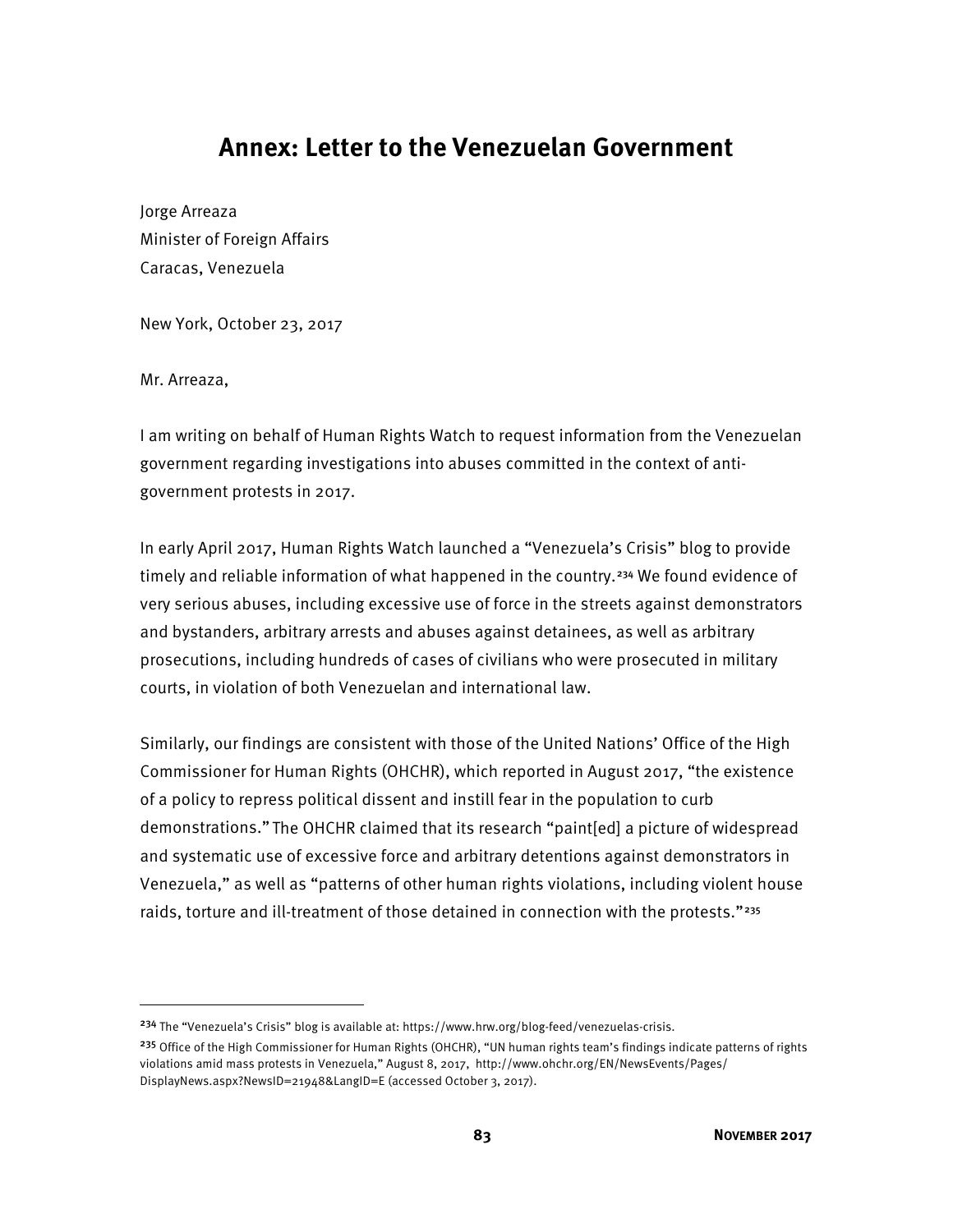We are currently preparing a report with all our findings, including but not limited to those already published in the blog. We are writing to seek your input for such publication. For that purpose, we would appreciate if you could provide us with the following information:

- 1. What is the status of ongoing judicial and administrative investigations of members of the Bolivarian National Guard, the Bolivarian National Police, the Bolivarian National Intelligence Services, the General Direction of Military Counterintelligence, the Anti-extortion and Kidnapping National Commando, the Scientific, Penal, and Criminal Investigative Police, and state police forces implicated in human rights violations committed in 2017? Specifically:
	- a. How many investigations have been opened in cases of human rights abuses?
		- i. How many of these investigations are related to killings that occurred during anti-government protests between April and July 2017?
		- ii. How many of these investigations are related to serious injuries that occurred during anti-government protests between April and July 2017?
		- iii. How many of these investigations are related to arbitrary arrests and prosecutions?
	- b. How many officers have been charged with crimes in cases in which they have allegedly committed abuses? Please specify to which force the officers belonged and their rank.
	- c. How many officers are in detention for their alleged participation in abuses? Please specify to which force the officers belonged and their rank.
	- d. Is there any investigation open, and has any officer been charged or detained for allegations of torture? Please specify to which force the officers belonged and their rank.
	- e. In how many investigations have civilians who belong to armed progovernment groups called colectivos been implicated?
		- i. How many members of *colectivos* have been charged with crimes in cases in which they have allegedly committed abuses?
		- ii. How many members of *colectivos* are in detention for their alleged participation in abuses?
		- iii. Is there any investigation open, and has any member of a "colectivo" been charged or detained, for allegations of torture?
- 2. How many civilians have been prosecuted by military courts?